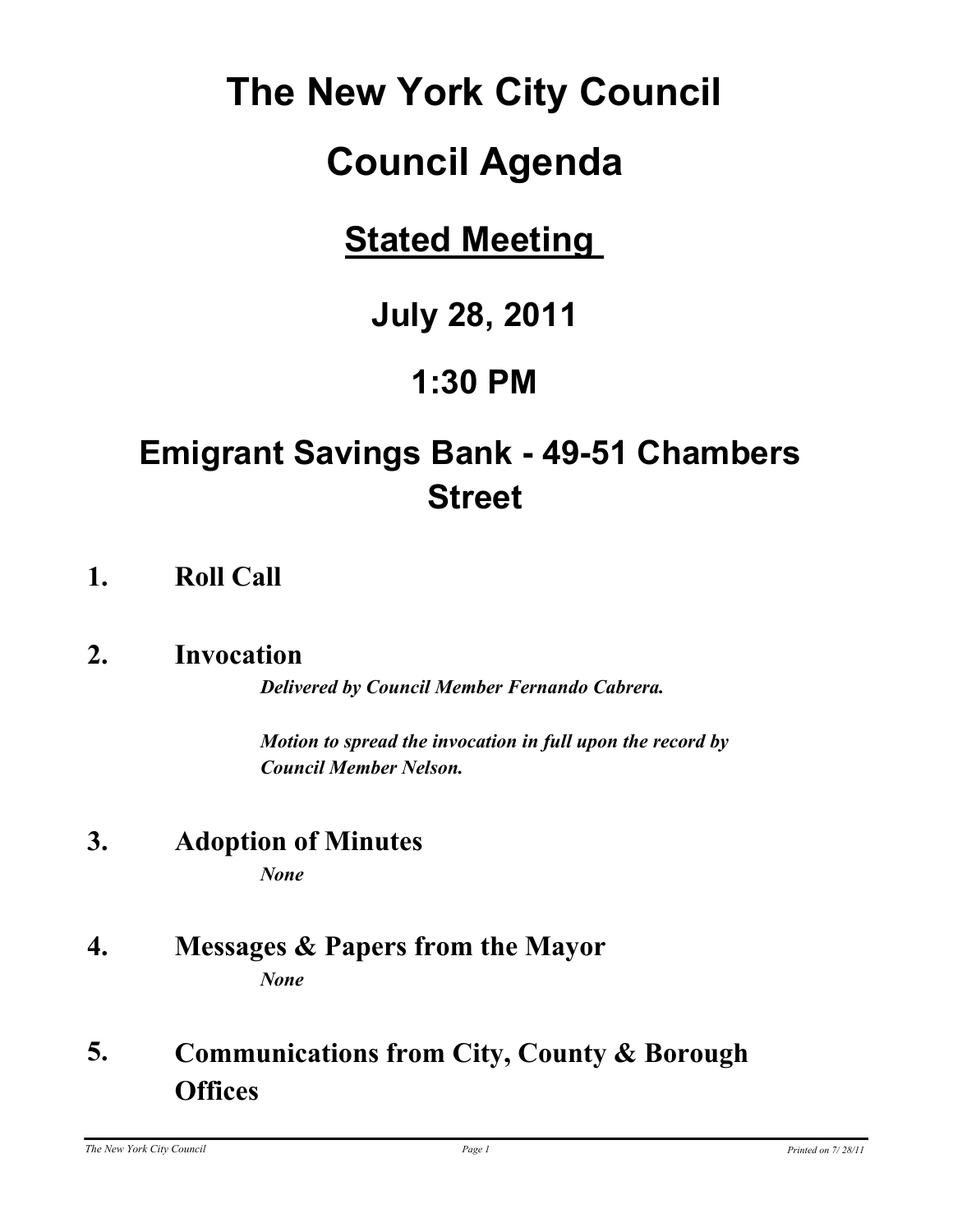| M 0566-2011 | <b>Orlando Marin, New York City Planning Commission</b>                                                                                                                                                                                                                                                                                                           |
|-------------|-------------------------------------------------------------------------------------------------------------------------------------------------------------------------------------------------------------------------------------------------------------------------------------------------------------------------------------------------------------------|
|             | Communication from the Bronx Borough President -<br>Submitting the name of Orlando Marin to the Council for its<br>advice and consent regarding his appointment to the New York<br>City Planning Commission, pursuant to Section 192 of the<br>City Charter.<br><b>Rules, Privileges and Elections</b>                                                            |
| M 0567-2011 | Maria R. Guastella, Richmond County Democratic<br><b>Commissioner of Elections</b>                                                                                                                                                                                                                                                                                |
|             | Communication from the Democratic Committee of<br>Richmond County - Submitting for the Advice & Consent of<br>the Council, the name of Maria R. Guastella, for appointment<br>as the Richmond County Democratic Commissioner of<br>Elections, pursuant to Section $3 - 204$ (2) of the Election<br>Law.<br><b>Preconsidered - Rules, Privileges and Elections</b> |
| M 0568-2011 | Transfer City funds between various agencies in FY'11 to<br>implement changes to the City's expense budget.                                                                                                                                                                                                                                                       |
|             | Communication from the Office of Management & Budget -<br>Transfer City funds between various agencies in Fiscal Year<br>2011 to implement changes to the City's expense budget,<br>pursuant to Section 107(b) of the New York City Charter.<br>$(MN-4)$<br><b>Preconsidered - Finance</b>                                                                        |
| M 0569-2011 | <b>Submitting Third Party Transfer Program Brooklyn, In Rem</b><br>Action No. 52, Community Districts No. 12, 14, 16, 18.                                                                                                                                                                                                                                         |
|             | Communication from the Department of Housing<br>Preservation and Development - Submitting Third Party<br>Transfer Program Brooklyn, In Rem Action No. 52,<br>Community Districts No. 12, 14, 16, 18, Council Districts<br>No. 37, 40, 46, 48.<br><b>Housing and Buildings</b>                                                                                     |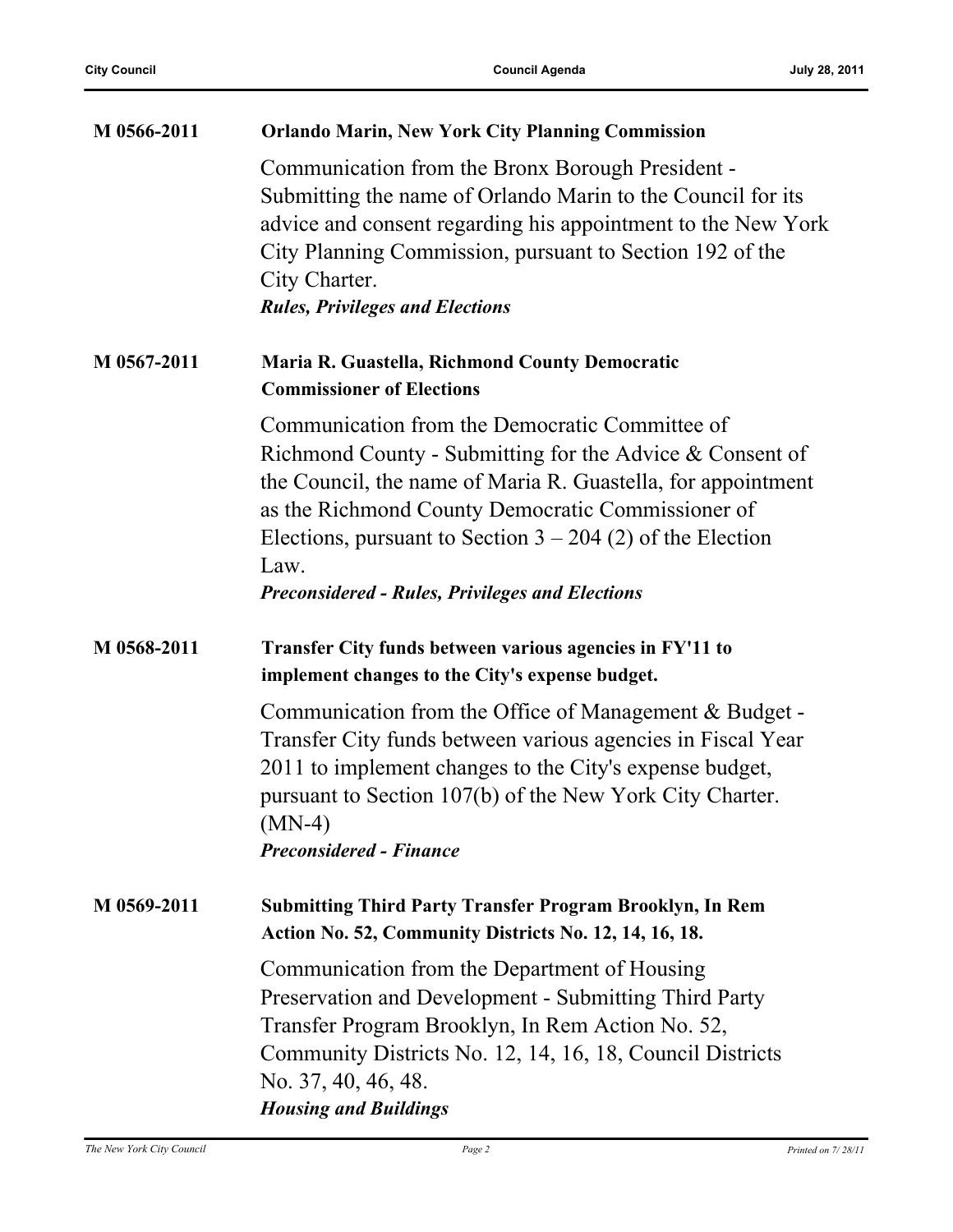| M 0570-2011 | <b>Submitting Third Party Transfer Program Brooklyn, In Rem</b><br>Action No. 52, Community Districts No. 3, 4, 8, 12, 16.                                                                                                                                                                                                         |
|-------------|------------------------------------------------------------------------------------------------------------------------------------------------------------------------------------------------------------------------------------------------------------------------------------------------------------------------------------|
|             | Communication from the Department of Housing<br>Preservation and Development - Submitting Third Party<br>Transfer Program Brooklyn, In Rem Action No. 52,<br>Community Districts No. 3, 4, 8, 12, 16, Council Districts<br>No. 34, 36, 40, 41.<br><b>Housing and Buildings</b>                                                     |
| M 0571-2011 | Base Station License, Dollar Express Car & Limo, Inc.                                                                                                                                                                                                                                                                              |
|             | Communication from the Taxi $&$ Limousine Commission –<br>Submitting its approval of an application for a new base<br>station license Dollar Express Car & Limo., Inc, Council<br>District 24, pursuant to Section 19-511(i), of the<br>administrative code of the city of New York.<br><b>Transportation</b>                      |
| M 0572-2011 | Base Station License, J & B Car & Limo Service Inc.                                                                                                                                                                                                                                                                                |
|             | Communication from the Taxi $&$ Limousine Commission –<br>Submitting its approval of an application for a new base<br>station license J & B Car & Limo. Service Inc., Council<br>District 45, pursuant to Section 19-511(i), of the<br>administrative code of the city of New York.<br><b>Transportation</b>                       |
| M 0573-2011 | <b>Base Station License, Mathes Service, Inc. D/b/a Nunu</b><br><b>Rochdale Car Service</b>                                                                                                                                                                                                                                        |
|             | Communication from the Taxi $&$ Limousine Commission –<br>Submitting its approval of an application for a new base<br>station license Mathes Service, Inc. D/b/a Nunu Rochdale Car<br>Service, Council District 28, pursuant to Section 19-511(i), of<br>the administrative code of the city of New York.<br><b>Transportation</b> |
| M 0574-2011 | <b>Base Station License, Ten One Con Corp.</b>                                                                                                                                                                                                                                                                                     |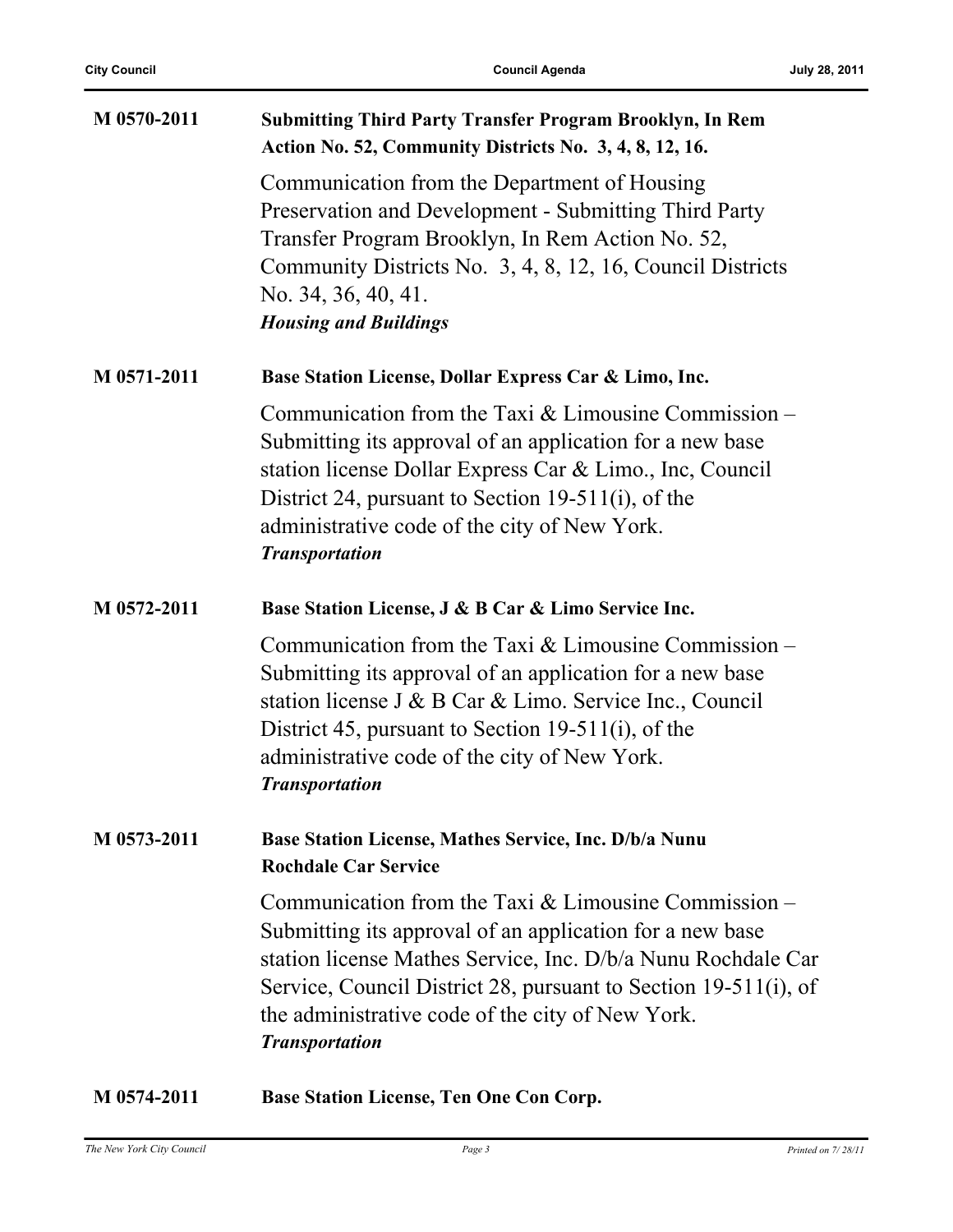|             | Communication from the Taxi $&$ Limousine Commission –<br>Submitting its approval of an application for a new base<br>station license Ten One Con Corp., Council District 26,<br>pursuant to Section 19-511(i), of the administrative code of<br>the city of New York.<br><b>Transportation</b>        |
|-------------|--------------------------------------------------------------------------------------------------------------------------------------------------------------------------------------------------------------------------------------------------------------------------------------------------------|
| M 0575-2011 | Base Station License, 810 Car Service Corp.                                                                                                                                                                                                                                                            |
|             | Communication from the Taxi $&$ Limousine Commission –<br>Submitting its approval of an application for a renewal base<br>station license 810 Car Service Corp, Council District 37,<br>pursuant to Section 19-511(i), of the administrative code of<br>the city of New York.<br><b>Transportation</b> |
| M 0576-2011 | <b>Base Station License, 910 Car Service Inc.</b>                                                                                                                                                                                                                                                      |
|             | Communication from the Taxi $&$ Limousine Commission –<br>Submitting its approval of an application for a renewal base<br>station license 910 Car Service Inc., Council District 37,<br>pursuant to Section 19-511(i), of the administrative code of<br>the city of New York.<br><b>Transportation</b> |
| M 0577-2011 | <b>Base Station License, Barrios Car Service</b>                                                                                                                                                                                                                                                       |
|             | Communication from the Taxi $&$ Limousine Commission –<br>Submitting its approval of an application for a renewal base<br>station license Barrios Car Service, Council District 8,<br>pursuant to Section 19-511(i), of the administrative code of<br>the city of New York.<br><b>Transportation</b>   |
| M 0578-2011 | Base Station License, Bee-Bee Car & Limo. Corp.                                                                                                                                                                                                                                                        |
|             | Communication from the Taxi $&$ Limousine Commission –<br>Submitting its approval of an application for a renewal base<br>station license Bee-Bee Car & Limo. Corp., Council District                                                                                                                  |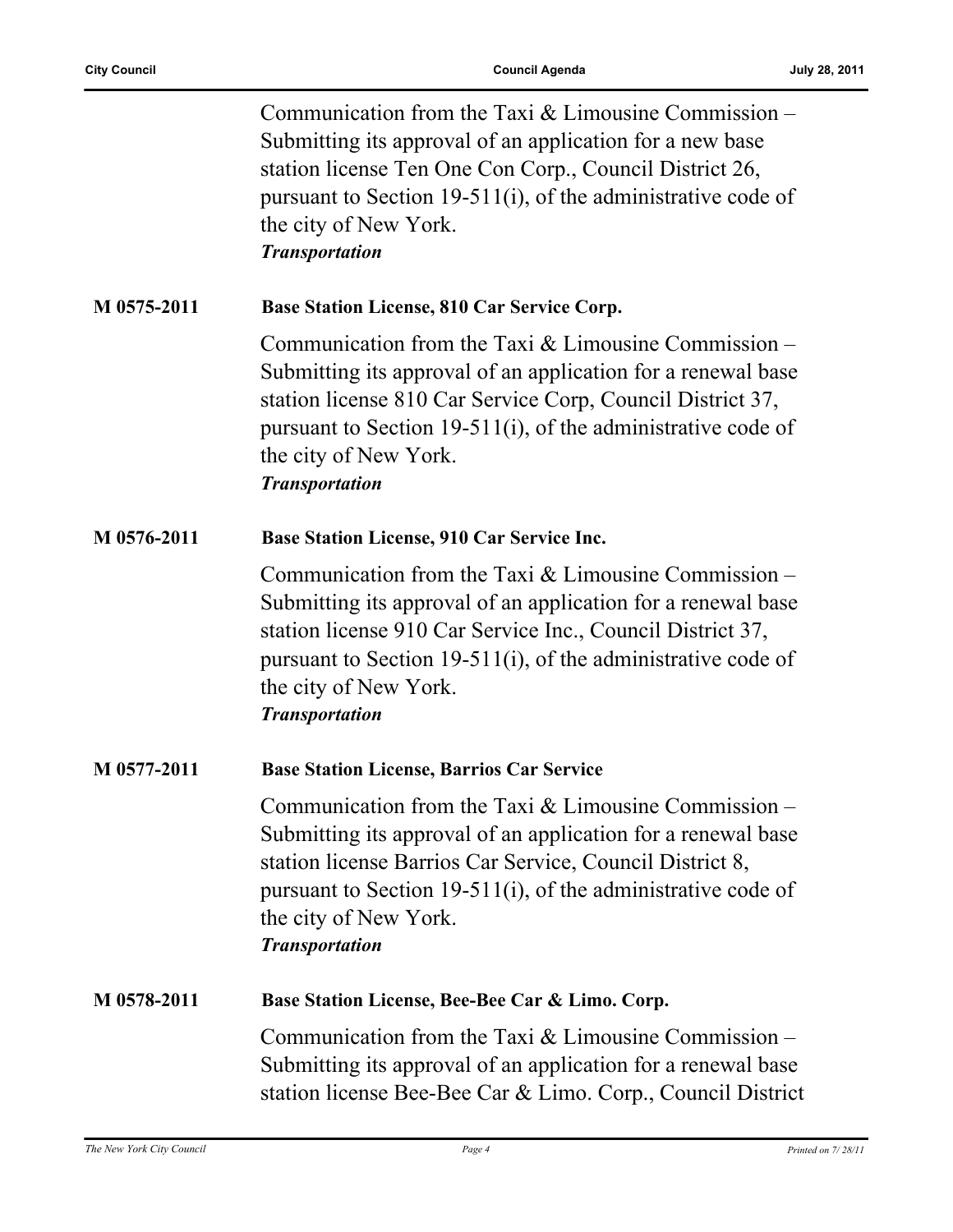|             | 42, pursuant to Section 19-511(i), of the administrative code<br>of the city of New York.<br><b>Transportation</b>                                                                                                                                                                                                  |
|-------------|---------------------------------------------------------------------------------------------------------------------------------------------------------------------------------------------------------------------------------------------------------------------------------------------------------------------|
| M 0579-2011 | Base Station License, Belle Rock of Beach Channel Inc.                                                                                                                                                                                                                                                              |
|             | Communication from the Taxi $&$ Limousine Commission –<br>Submitting its approval of an application for a renewal base<br>station license Belle Rock of Beach Channel Inc., Council<br>District 32, pursuant to Section 19-511(i), of the<br>administrative code of the city of New York.<br><b>Transportation</b>  |
| M 0580-2011 | <b>Base Station License, Boulevard Trans. Inc.</b>                                                                                                                                                                                                                                                                  |
|             | Communication from the Taxi $&$ Limousine Commission –<br>Submitting its approval of an application for a renewal base<br>station license Boulevard Trans. Inc., Council District 29,<br>pursuant to Section 19-511(i), of the administrative code of<br>the city of New York.<br><b>Transportation</b>             |
| M 0581-2011 | Base Station License, Caprice Car Service No. 2 Inc.                                                                                                                                                                                                                                                                |
|             | Communication from the Taxi $&$ Limousine Commission –<br>Submitting its approval of an application for a renewal base<br>station license Caprice Car Service No. 2 Inc., Council District<br>20, pursuant to Section $19-511(i)$ , of the administrative code<br>of the city of New York.<br><b>Transportation</b> |
| M 0582-2011 | Base Station License, Cobblehill Car Service Inc.                                                                                                                                                                                                                                                                   |
|             | Communication from the Taxi $&$ Limousine Commission –<br>Submitting its approval of an application for a renewal base<br>station license Cobblehill Car Service Inc., Council District<br>33, pursuant to Section 19-511(i), of the administrative code<br>of the city of New York.<br><b>Transportation</b>       |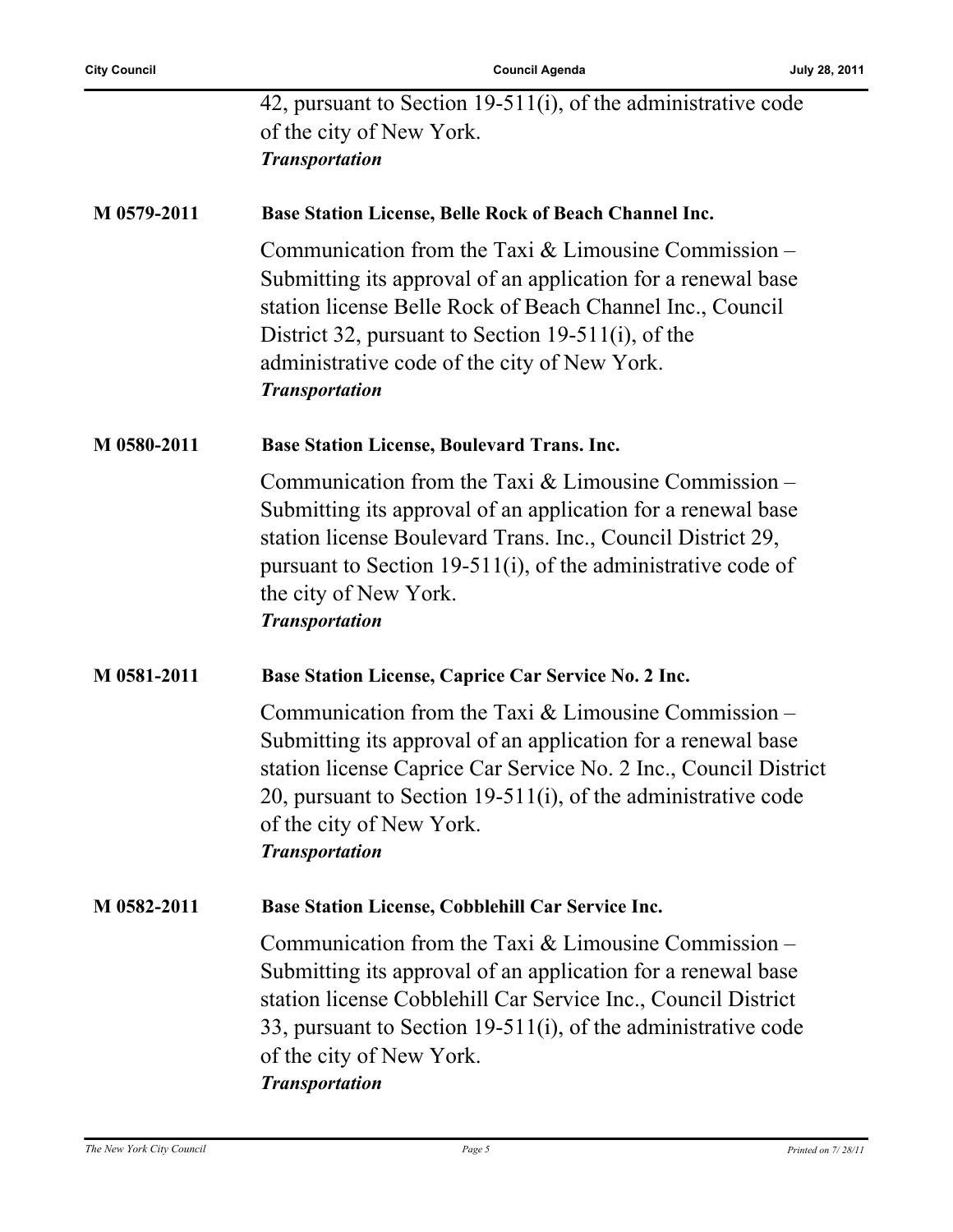| <b>City Council</b> | <b>Council Agenda</b>                                                                                                                                                                                                                                                                                                                                           | July 28, 2011 |
|---------------------|-----------------------------------------------------------------------------------------------------------------------------------------------------------------------------------------------------------------------------------------------------------------------------------------------------------------------------------------------------------------|---------------|
| M 0583-2011         | <b>Base Station License, Community Car Service Corp.</b>                                                                                                                                                                                                                                                                                                        |               |
|                     | Communication from the Taxi $&$ Limousine Commission –<br>Submitting its approval of an application for a renewal base<br>station license Community Car Service Corp., Council District<br>12, pursuant to Section 19-511(i), of the administrative code<br>of the city of New York.<br><b>Transportation</b>                                                   |               |
| M 0584-2011         | Base Station License, Deline Car livery Service Corp.                                                                                                                                                                                                                                                                                                           |               |
|                     | Communication from the Taxi $&$ Limousine Commission –<br>Submitting its approval of an application for a renewal base<br>station license Deline Car livery Service Corp., Council<br>District 35, pursuant to Section 19-511(i), of the<br>administrative code of the city of New York.<br><b>Transportation</b>                                               |               |
| M 0585-2011         | Base Station License, Dial 7 Car & Limousine Service Inc.<br>D/b/a Tel Aviv Car & Limousine Service                                                                                                                                                                                                                                                             |               |
|                     | Communication from the Taxi $&$ Limousine Commission –<br>Submitting its approval of an application for a renewal base<br>station license Dial 7 Car & Limousine Service Inc. D/b/a Tel<br>Aviv Car & Limousine Service, Council District 26, pursuant<br>to Section 19-511(i), of the administrative code of the city of<br>New York.<br><b>Transportation</b> |               |
| M 0586-2011         | Base Station License, F.J.A. Livery Corp. D/b/a Village Car<br><b>Service</b>                                                                                                                                                                                                                                                                                   |               |
|                     | Communication from the Taxi $&$ Limousine Commission –<br>Submitting its approval of an application for a renewal base<br>station F.J.A. Livery Corp. D/b/a Village Car Service, Council<br>District 50, pursuant to Section 19-511(i), of the<br>administrative code of the city of New York.<br><b>Transportation</b>                                         |               |
| M 0587-2011         | <b>Base Station License, Flushing Limo Transportation Corp.</b>                                                                                                                                                                                                                                                                                                 |               |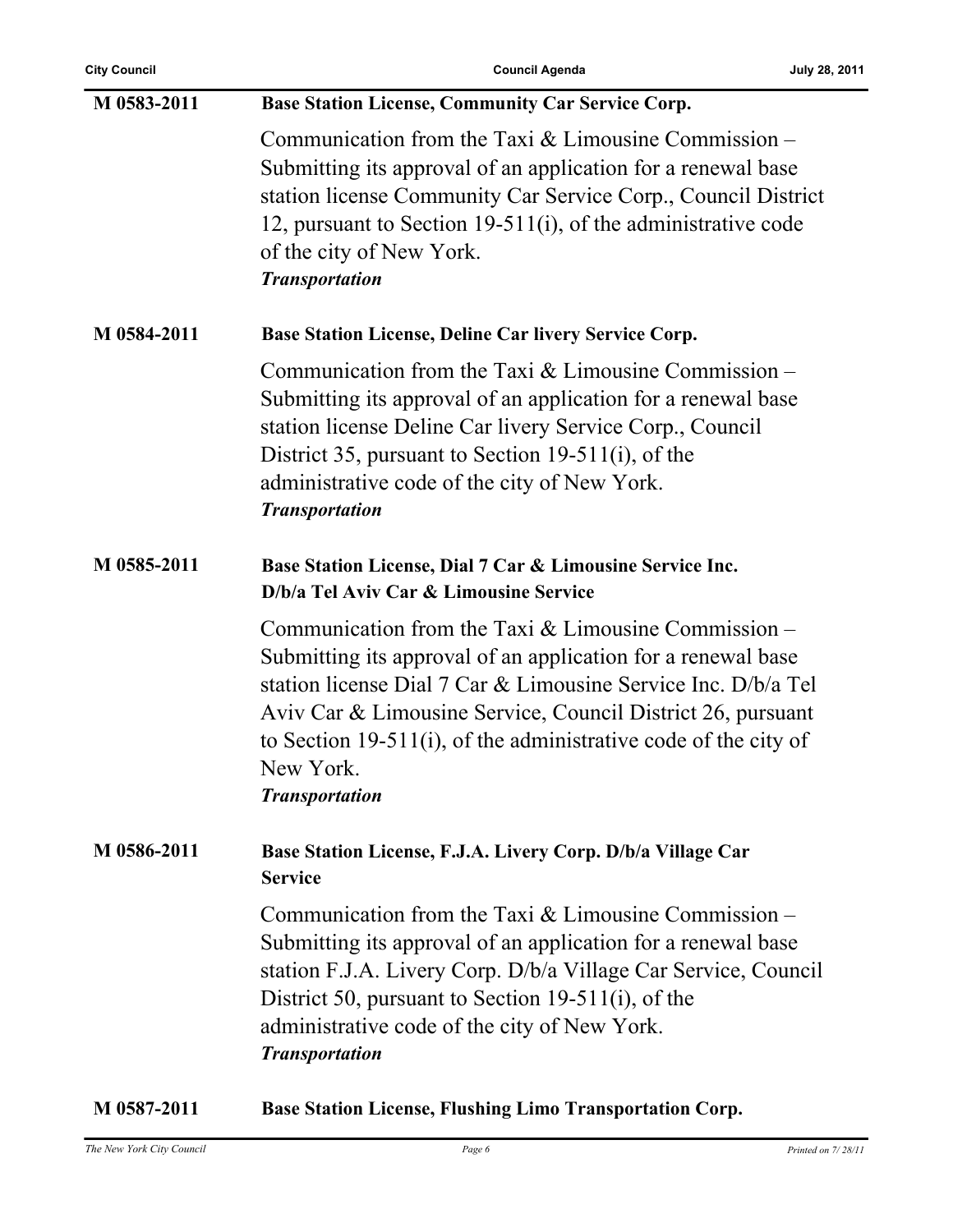|             | Communication from the Taxi $&$ Limousine Commission –<br>Submitting its approval of an application for a renewal base<br>station license Flushing Limo. Transportation Corp., Council<br>District 19, pursuant to Section 19-511(i), of the<br>administrative code of the city of New York.<br><b>Transportation</b>     |
|-------------|---------------------------------------------------------------------------------------------------------------------------------------------------------------------------------------------------------------------------------------------------------------------------------------------------------------------------|
| M 0588-2011 | Base Station License, Habirah Inc. D/b/a Elat Car & Limousine                                                                                                                                                                                                                                                             |
|             | Communication from the Taxi $&$ Limousine Commission –<br>Submitting its approval of an application for a renewal base<br>station license Habirah Inc. D/b/a Elat Car & Limousine,<br>Council District 44, pursuant to Section 19-511(i), of the<br>administrative code of the city of New York.<br><b>Transportation</b> |
| M 0589-2011 | <b>Base Station License, Liberty Car Service</b>                                                                                                                                                                                                                                                                          |
|             | Communication from the Taxi $&$ Limousine Commission –<br>Submitting its approval of an application for a renewal base<br>station license Liberty Car Service, Council District 34,<br>pursuant to Section 19-511(i), of the administrative code of<br>the city of New York.<br><b>Transportation</b>                     |
| M 0590-2011 | Base Station License, Llama Limo Car Service Corp.                                                                                                                                                                                                                                                                        |
|             | Communication from the Taxi $&$ Limousine Commission –<br>Submitting its approval of an application for a renewal base<br>station license Llama limo. Car Service Corp., Council<br>District 16, pursuant to Section 19-511(i), of the<br>administrative code of the city of New York.<br><b>Transportation</b>           |
| M 0591-2011 | Base Station License, MAJ Management Inc. D/b/a City &<br>Ride Car & Limo Service                                                                                                                                                                                                                                         |
|             | Communication from the Taxi $&$ Limousine Commission –<br>Submitting its approval of an application for a renewal base<br>station license MAJ Management Inc. D/b/a City & Ride Car                                                                                                                                       |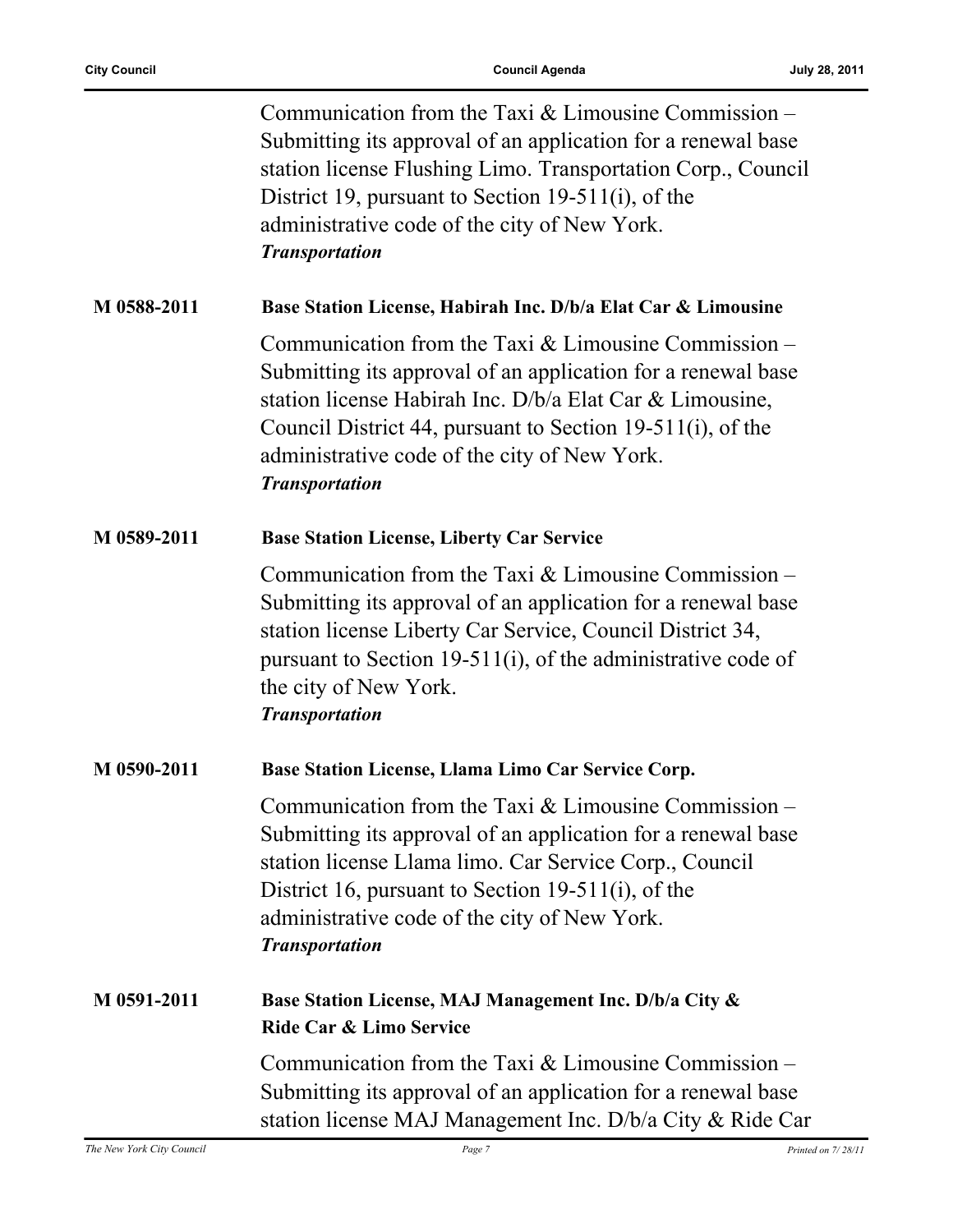|             | & Limo. Service, Council District 44, pursuant to Section<br>19-511(i), of the administrative code of the city of New York.<br><b>Transportation</b>                                                                                                                                                           |
|-------------|----------------------------------------------------------------------------------------------------------------------------------------------------------------------------------------------------------------------------------------------------------------------------------------------------------------|
| M 0592-2011 | <b>Base Station License, Mega Mex Inc.</b>                                                                                                                                                                                                                                                                     |
|             | Communication from the Taxi $&$ Limousine Commission –<br>Submitting its approval of an application for a renewal base<br>station license Mega Mex Inc., Council District 40, pursuant<br>to Section 19-511(i), of the administrative code of the city of<br>New York.<br><b>Transportation</b>                |
| M 0593-2011 | <b>Base Station License, Metro Luxury Inc.</b>                                                                                                                                                                                                                                                                 |
|             | Communication from the Taxi $&$ Limousine Commission –<br>Submitting its approval of an application for a renewal base<br>station license Metro Luxury Inc., Council District 8, pursuant<br>to Section 19-511(i), of the administrative code of the city of<br>New York.<br><b>Transportation</b>             |
| M 0594-2011 | Base Station License, Moe Limo & Car Service Inc.                                                                                                                                                                                                                                                              |
|             | Communication from the Taxi $&$ Limousine Commission –<br>Submitting its approval of an application for a renewal base<br>station license Moe Limo. & Car Service Inc., Council District<br>21, pursuant to Section 19-511(i), of the administrative code<br>of the city of New York.<br><b>Transportation</b> |
| M 0595-2011 | <b>Base Station License, Moisha Express Inc.</b>                                                                                                                                                                                                                                                               |
|             | Communication from the Taxi $&$ Limousine Commission –<br>Submitting its approval of an application for a renewal base<br>station license Moisha Express inc., Council District 39,<br>pursuant to Section 19-511(i), of the administrative code of<br>the city of New York.<br><b>Transportation</b>          |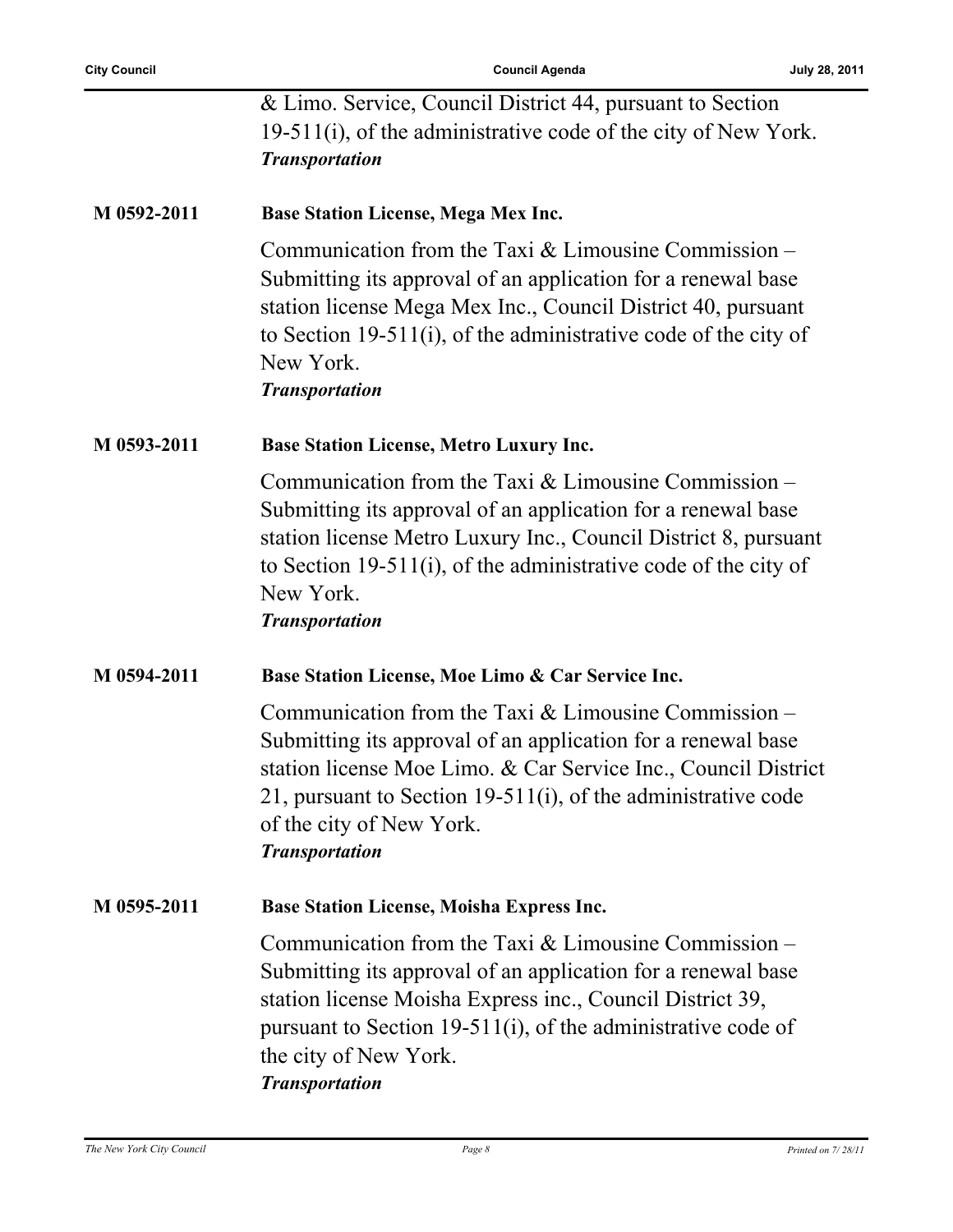| <b>City Council</b> | July 28, 2011<br><b>Council Agenda</b>                                                                                                                                                                                                                                                                                                    |  |
|---------------------|-------------------------------------------------------------------------------------------------------------------------------------------------------------------------------------------------------------------------------------------------------------------------------------------------------------------------------------------|--|
| M 0596-2011         | Base Station License, N.Y. Kings Transportation Inc. D/b/a<br><b>Kings Car Service</b>                                                                                                                                                                                                                                                    |  |
|                     | Communication from the Taxi $\&$ Limousine Commission –<br>Submitting its approval of an application for a renewal base<br>station license N.Y. Kings Transportation Inc. D/b/a Kings Car<br>Service, Council District 47, pursuant to Section 19-511(i), of<br>the administrative code of the city of New York.<br><b>Transportation</b> |  |
| M 0597-2011         | <b>Base Station License, Premium Bronx Corp.</b>                                                                                                                                                                                                                                                                                          |  |
|                     | Communication from the Taxi $&$ Limousine Commission –<br>Submitting its approval of an application for a renewal base<br>station license Premium Bronx Corp., Council District 15,<br>pursuant to Section 19-511(i), of the administrative code of<br>the city of New York.<br><b>Transportation</b>                                     |  |
| M 0598-2011         | <b>Base Station License, Professional Car Service Inc.</b>                                                                                                                                                                                                                                                                                |  |
|                     | Communication from the Taxi $&$ Limousine Commission –<br>Submitting its approval of an application for a renewal base<br>station license Professional Car Service Inc., Council District<br>10, pursuant to Section 19-511(i), of the administrative code<br>of the city of New York.<br><b>Transportation</b>                           |  |
| M 0599-2011         | <b>Base Station License, Queens Village Inc.</b>                                                                                                                                                                                                                                                                                          |  |
|                     | Communication from the Taxi $&$ Limousine Commission –<br>Submitting its approval of an application for a renewal base<br>station license Queens Village Inc., Council District 27,<br>pursuant to Section 19-511(i), of the administrative code of<br>the city of New York.<br><b>Transportation</b>                                     |  |
| M 0600-2011         | <b>Base Station License, Rechev of Brooklyn Inc.</b>                                                                                                                                                                                                                                                                                      |  |
|                     | Communication from the Taxi $&$ Limousine Commission –<br>Submitting its approval of an application for a renewal base                                                                                                                                                                                                                    |  |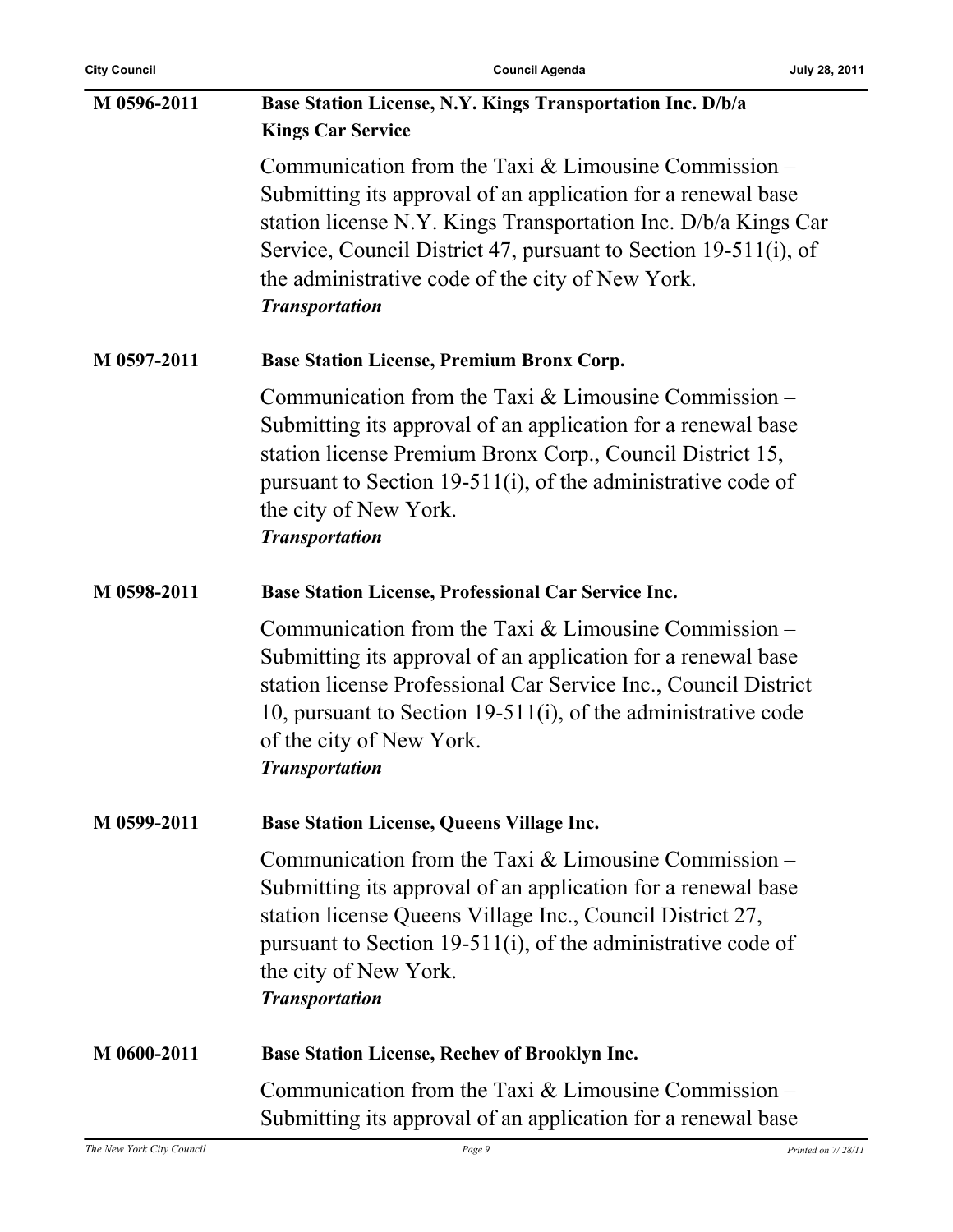|             | station license Rechev of Brooklyn Inc., Council District 44,<br>pursuant to Section 19-511(i), of the administrative code of<br>the city of New York.<br><b>Transportation</b>                                                                                                                                          |
|-------------|--------------------------------------------------------------------------------------------------------------------------------------------------------------------------------------------------------------------------------------------------------------------------------------------------------------------------|
| M 0601-2011 | <b>Base Station License, Safari Transportation Inc.</b>                                                                                                                                                                                                                                                                  |
|             | Communication from the Taxi $&$ Limousine Commission –<br>Submitting its approval of an application for a renewal base<br>station license Safari Transportation Inc., Council District 36,<br>pursuant to Section 19-511(i), of the administrative code of<br>the city of New York.<br><b>Transportation</b>             |
| M 0602-2011 | Base Station License, SHMT Inc. D/b/a Mill Basin Car Service                                                                                                                                                                                                                                                             |
|             | Communication from the Taxi $&$ Limousine Commission –<br>Submitting its approval of an application for a renewal base<br>station license SHMT Inc. D/b/a Mill Basin Car Service,<br>Council District 46, pursuant to Section 19-511(i), of the<br>administrative code of the city of New York.<br><b>Transportation</b> |
| M 0603-2011 | <b>Base Station License, T-D Maintenance Corp.</b>                                                                                                                                                                                                                                                                       |
|             | Communication from the Taxi $&$ Limousine Commission –<br>Submitting its approval of an application for a renewal base<br>station license T-D Maintenance Corp, Council District 30,<br>pursuant to Section 19-511(i), of the administrative code of<br>the city of New York.<br><b>Transportation</b>                   |
| M 0604-2011 | Base Station License, The New Brooklyn Car Service Inc.                                                                                                                                                                                                                                                                  |
|             | Communication from the Taxi & Limousine Commission -<br>Submitting its approval of an application for a renewal base<br>station license The New Brooklyn Car Service Inc., Council<br>District 33, pursuant to Section 19-511(i), of the<br>administrative code of the city of New York.<br><b>Transportation</b>        |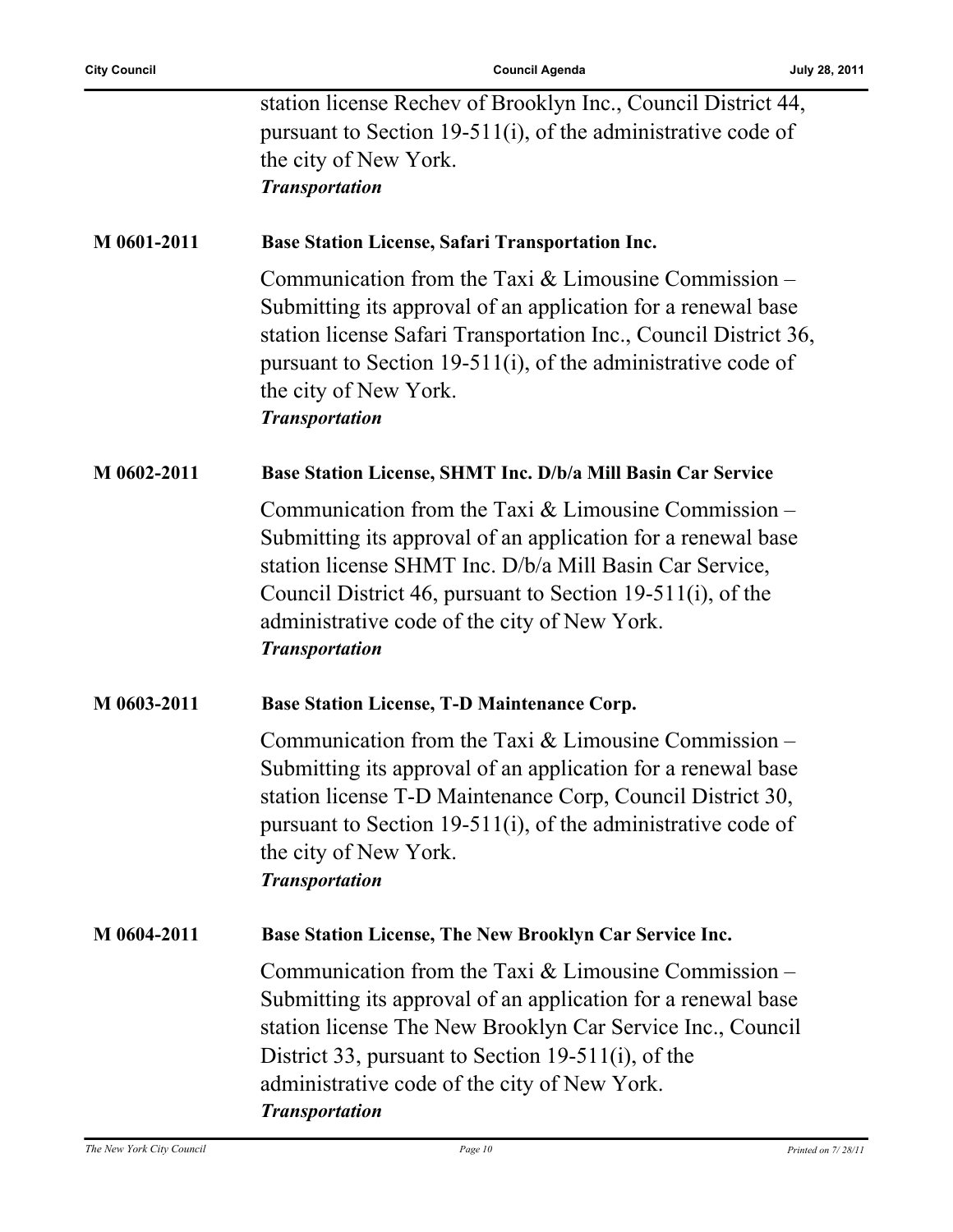| M 0605-2011 | Base Station License, USA Car Service Inc.                                                                                                                                                                                                                                                                                 |
|-------------|----------------------------------------------------------------------------------------------------------------------------------------------------------------------------------------------------------------------------------------------------------------------------------------------------------------------------|
|             | Communication from the Taxi $&$ Limousine Commission –<br>Submitting its approval of an application for a renewal base<br>station license USA Car Service Inc., Council District 43,<br>pursuant to Section 19-511(i), of the administrative code of<br>the city of New York.<br><b>Transportation</b>                     |
| M 0606-2011 | <b>Base Station License, Wakefield Leasing Maintenance Corp.</b>                                                                                                                                                                                                                                                           |
|             | Communication from the Taxi $&$ Limousine Commission –<br>Submitting its approval of an application for a renewal base<br>station license Wakefield Leasing Maintenance Corp., Council<br>District 11, pursuant to Section 19-511(i), of the<br>administrative code of the city of New York.<br><b>Transportation</b>      |
| M 0607-2011 | Base Station License, Washington Radio Dispatch Inc.                                                                                                                                                                                                                                                                       |
|             | Communication from the Taxi $&$ Limousine Commission –<br>Submitting its approval of an application for a renewal base<br>station license Washington Radio Dispatch Inc., Council<br>District 10, pursuant to Section 19-511(i), of the<br>administrative code of the city of New York.<br><b>Transportation</b>           |
| M 0608-2011 | Base Station License, Williamsburg Car & Messenger Service<br><b>LLC</b>                                                                                                                                                                                                                                                   |
|             | Communication from the Taxi $&$ Limousine Commission –<br>Submitting its approval of an application for a renewal base<br>station license Williamsburg Car & Messenger Service LLC,<br>Council District 43, pursuant to Section 19-511(i), of the<br>administrative code of the city of New York.<br><b>Transportation</b> |
| M 0609-2011 | Base Station License, Mazin Car & Limo Service                                                                                                                                                                                                                                                                             |
|             | Communication from the Taxi $&$ Limousine Commission –                                                                                                                                                                                                                                                                     |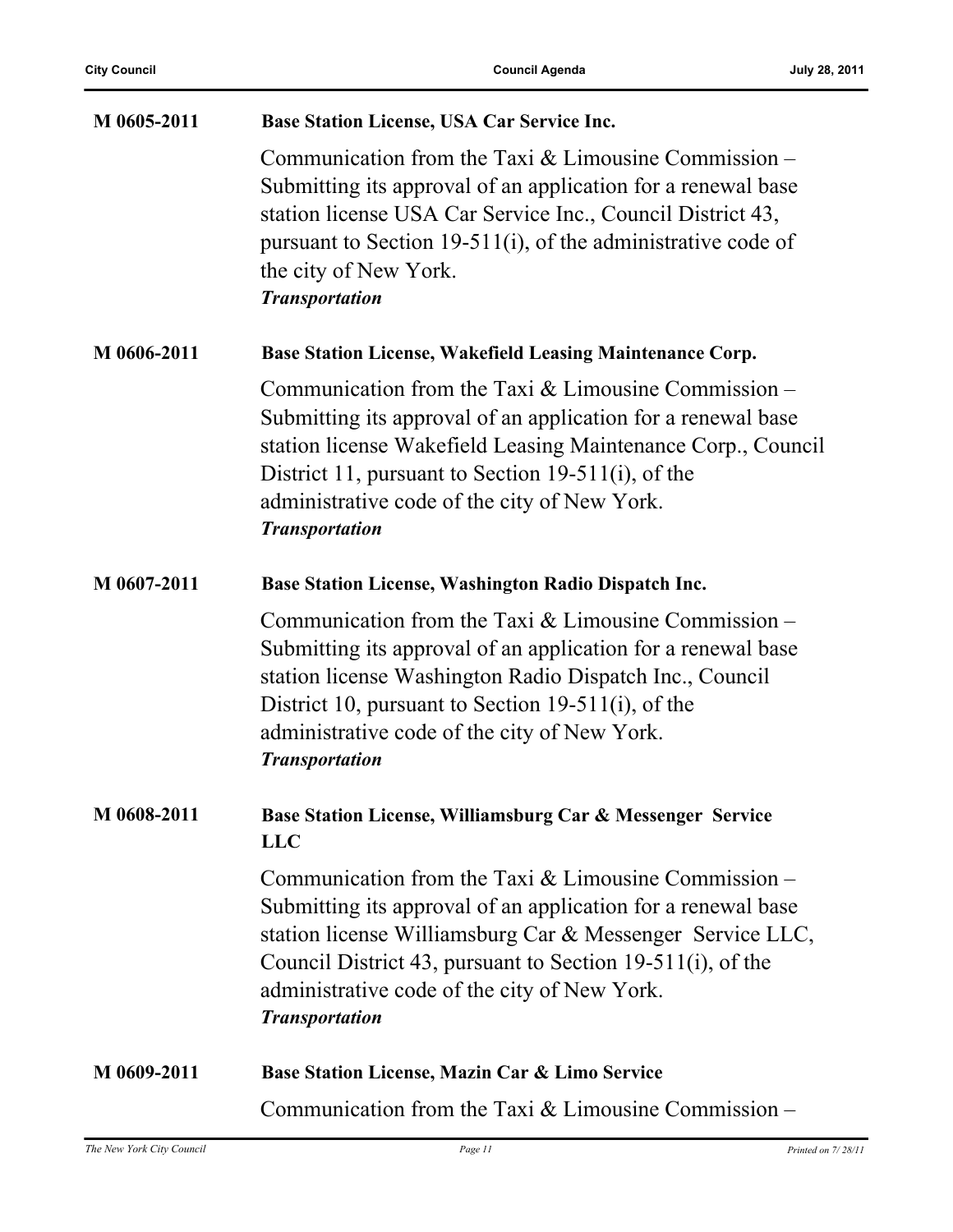|             | Submitting its approval of an application for a renewal and<br>relocation base station license Mazin Car & Limo Service,<br>Council District 32, pursuant to Section 19-511(i), of the<br>administrative code of the city of New York.<br><b>Transportation</b>                                                                                                                    |
|-------------|------------------------------------------------------------------------------------------------------------------------------------------------------------------------------------------------------------------------------------------------------------------------------------------------------------------------------------------------------------------------------------|
| M 0610-2011 | Base Station License, Freedom Limo & Car Service                                                                                                                                                                                                                                                                                                                                   |
|             | Communication from the Taxi $&$ Limousine Commission –<br>Submitting its approval of an application for a relocation base<br>station license Freedom Limo. & Car Service, Council District<br>41, pursuant to Section 19-511(i), of the administrative code<br>of the city of New York.<br><b>Transportation</b>                                                                   |
| M 0611-2011 | <b>Base Station License, Kennedy Radio Dispatch Inc.</b>                                                                                                                                                                                                                                                                                                                           |
|             | Communication from the Taxi $&$ Limousine Commission –<br>Submitting its approval of an application for a relocation base<br>station license Kennedy Radio Dispatch Inc., Council District<br>7, pursuant to Section 19-511(i), of the administrative code of<br>the city of New York.<br><b>Transportation</b>                                                                    |
| M 0612-2011 | Base Station License, Mirage Limousine Service, Inc. D/b/a<br><b>UFO Private Car &amp; Limousine Service</b>                                                                                                                                                                                                                                                                       |
|             | Communication from the Taxi $&$ Limousine Commission –<br>Submitting its approval of an application for a renewal and<br>ownership change base station license Mirage Limousine<br>Service, Inc. D/b/a UFO Private Car & Limousine Service,<br>Council District 26, pursuant to Section 19-511(i), of the<br>administrative code of the city of New York.<br><b>Transportation</b> |
| M 0613-2011 | Base Station License, New Commando Car Service Corp. D/b/a<br>N.Y. Saeta                                                                                                                                                                                                                                                                                                           |
|             | Communication from the Taxi $&$ Limousine Commission –<br>Submitting its approval of an application for a renewal and                                                                                                                                                                                                                                                              |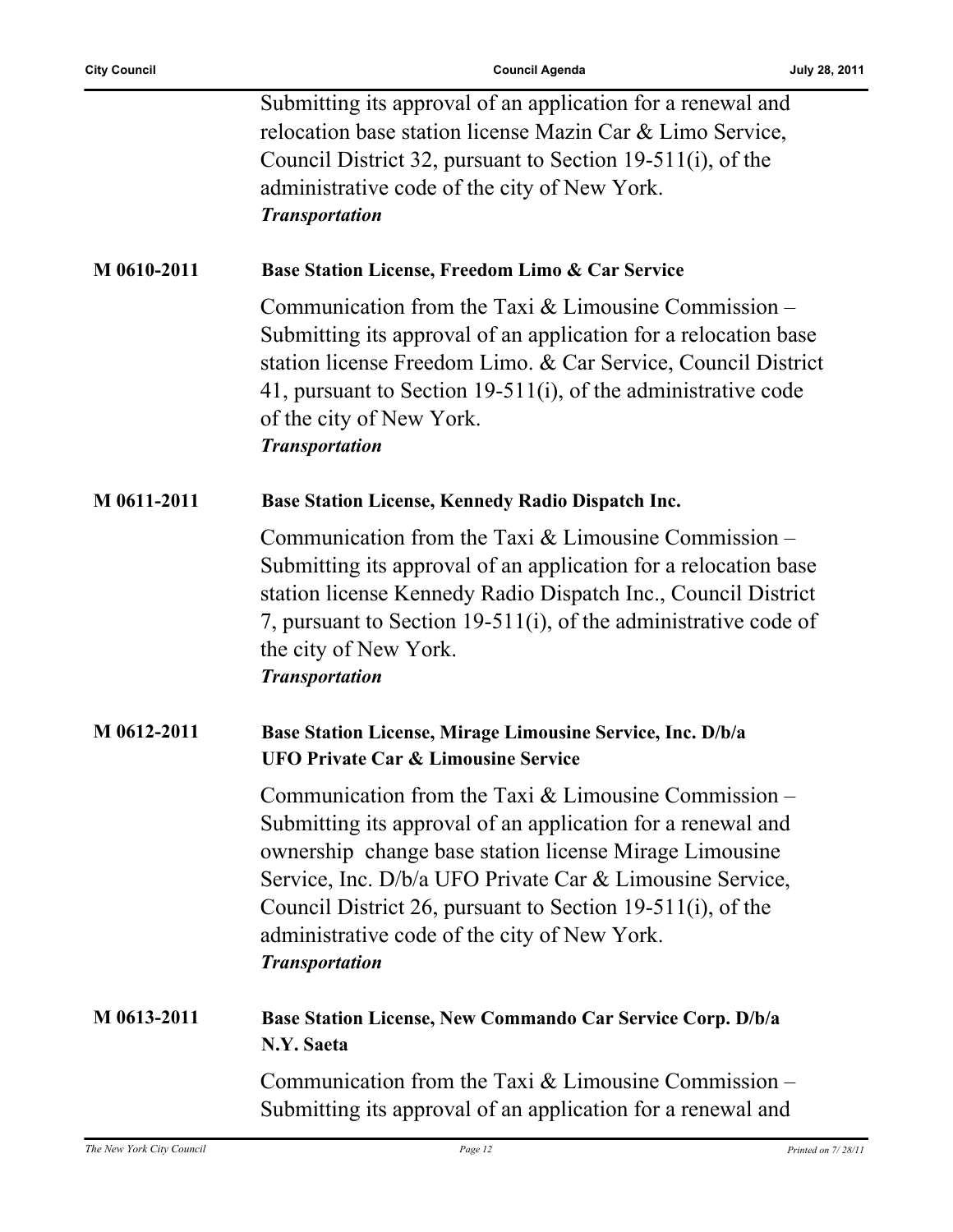|             | ownership change base station license New Commando Car<br>Service Corp. D/b/a N.Y. Saeta, Council District 21, pursuant<br>to Section 19-511(i), of the administrative code of the city of<br>New York.<br><b>Transportation</b>                                                                                                                                |
|-------------|-----------------------------------------------------------------------------------------------------------------------------------------------------------------------------------------------------------------------------------------------------------------------------------------------------------------------------------------------------------------|
| M 0614-2011 | Base Station License, New Mexicana Car Service II Inc. D/b/a<br><b>Azteca Express</b>                                                                                                                                                                                                                                                                           |
|             | Communication from the Taxi $&$ Limousine Commission –<br>Submitting its approval of an application for a renewal and<br>ownership change base station license New Mexicana Car<br>Service II Inc. D/b/a Azteca Express, Council District 38,<br>pursuant to Section 19-511(i), of the administrative code of<br>the city of New York.<br><b>Transportation</b> |
| M 0615-2011 | Base Station License, Royal Car and Limo Service                                                                                                                                                                                                                                                                                                                |
|             | Communication from the Taxi $&$ Limousine Commission –<br>Submitting its approval of an application for a renewal and<br>ownership change base station license Royal Car and Limo<br>Service, Council District 32, pursuant to Section 19-511(i), of<br>the administrative code of the city of New York.<br><b>Transportation</b>                               |
| M 0616-2011 | <b>Base Station License, S.I. Speed Inc.</b>                                                                                                                                                                                                                                                                                                                    |
|             | Communication from the Taxi $&$ Limousine Commission –<br>Submitting its approval of an application for a renewal and<br>ownership change base station license S.I. Speed Inc., Council<br>District 51, pursuant to Section 19-511(i), of the<br>administrative code of the city of New York.<br><b>Transportation</b>                                          |
| M 0621-2011 | Damien Griffin, Soil and Water Conservation District Board                                                                                                                                                                                                                                                                                                      |
|             | Damien Griffin, Council candidate for appointment to the Soil<br>and Water Conservation District Board Pursuant to Sections 6<br>and 7 of the New York State Soil and Water Conservation                                                                                                                                                                        |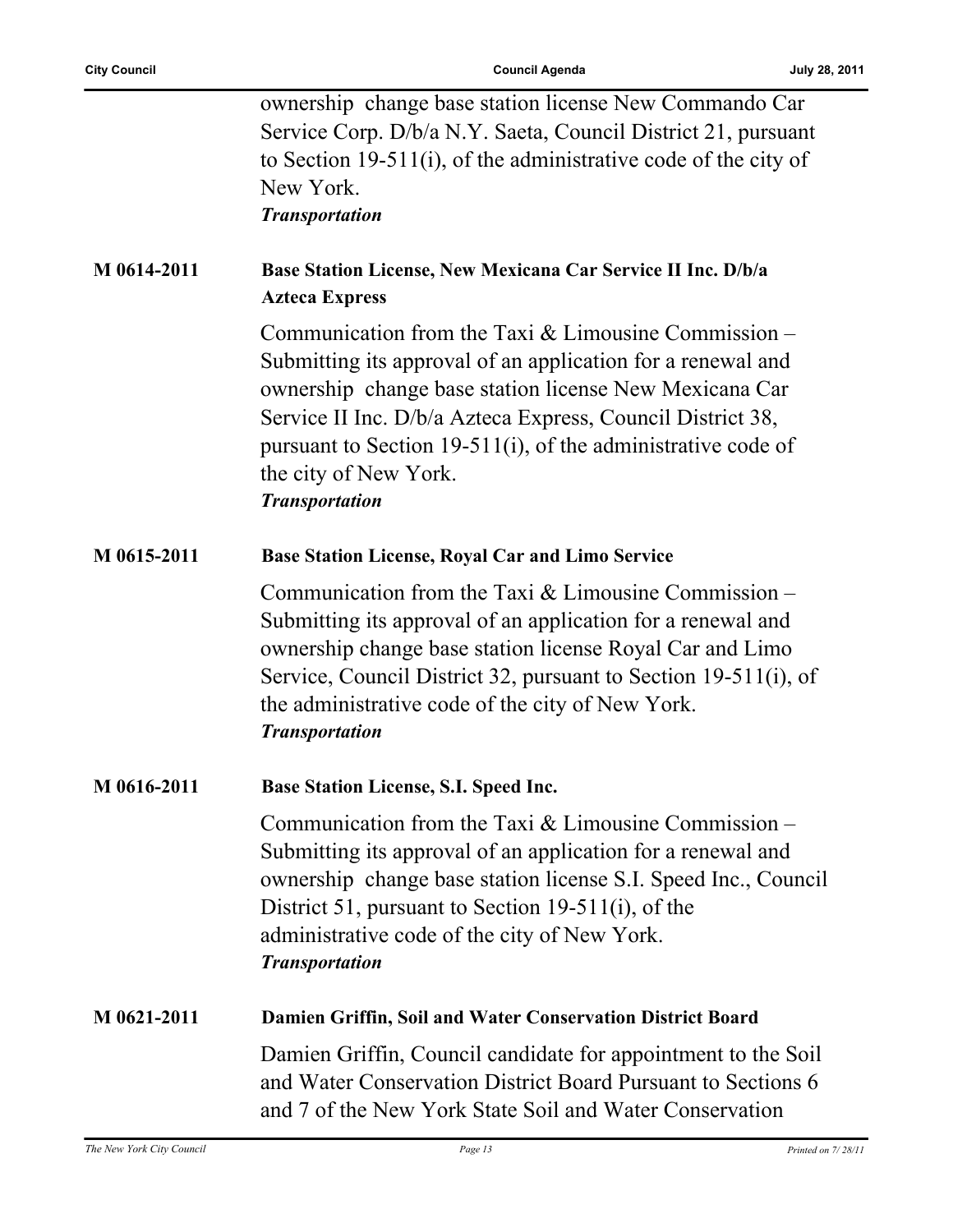Districts Law. *Preconsidered - Rules, Privileges and Elections*

## **6. Petitions and Communications**

## **7. Land Use Call-Ups**

#### **M 0617-2011 Sidewalk café, 28 Seventh Ave South, Manhattan (20115580 TCM)**

By The Speaker (Council Member Quinn): Pursuant to Rule 11.20(b) of the Council and Section 20-226(g) or 20-225(g) of the New York City Administrative Code, the Council resolves that the action of the Department of Consumer Affairs approving an unenclosed sidewalk café located at 28 Seventh Avenue South, CB 2 Application no. 20115580 TCM, shall be subject to review by the Council. *Coupled on Call – Up Vote*

#### **M 0618-2011 Sidewalk café, 627 Ninth Ave, Manhattan (20115475 TCM)**

By The Speaker (Council Member Quinn): Pursuant to Rule 11.20(b) of the Council and Section 20-226(g) or 20-225(g) of the New York City Administrative Code, the Council resolves that the action of the Department of Consumer Affairs approving an unenclosed sidewalk café located at 627 Ninth Avenue, CB 4 Application no. 20115475 TCM, shall be subject to review by the Council. *Coupled on Call – Up Vote*

#### **M 0619-2011 Sidewalk café, 128 Smith Street, Brooklyn (20115653 TCK)**

By Council Member Levin:

Pursuant to Rule 11.20(b) of the Council and Section 20-226(g) or 20-225(g) of the New York City Administrative Code, the Council resolves that the action of the Department of Consumer Affairs approving an unenclosed sidewalk café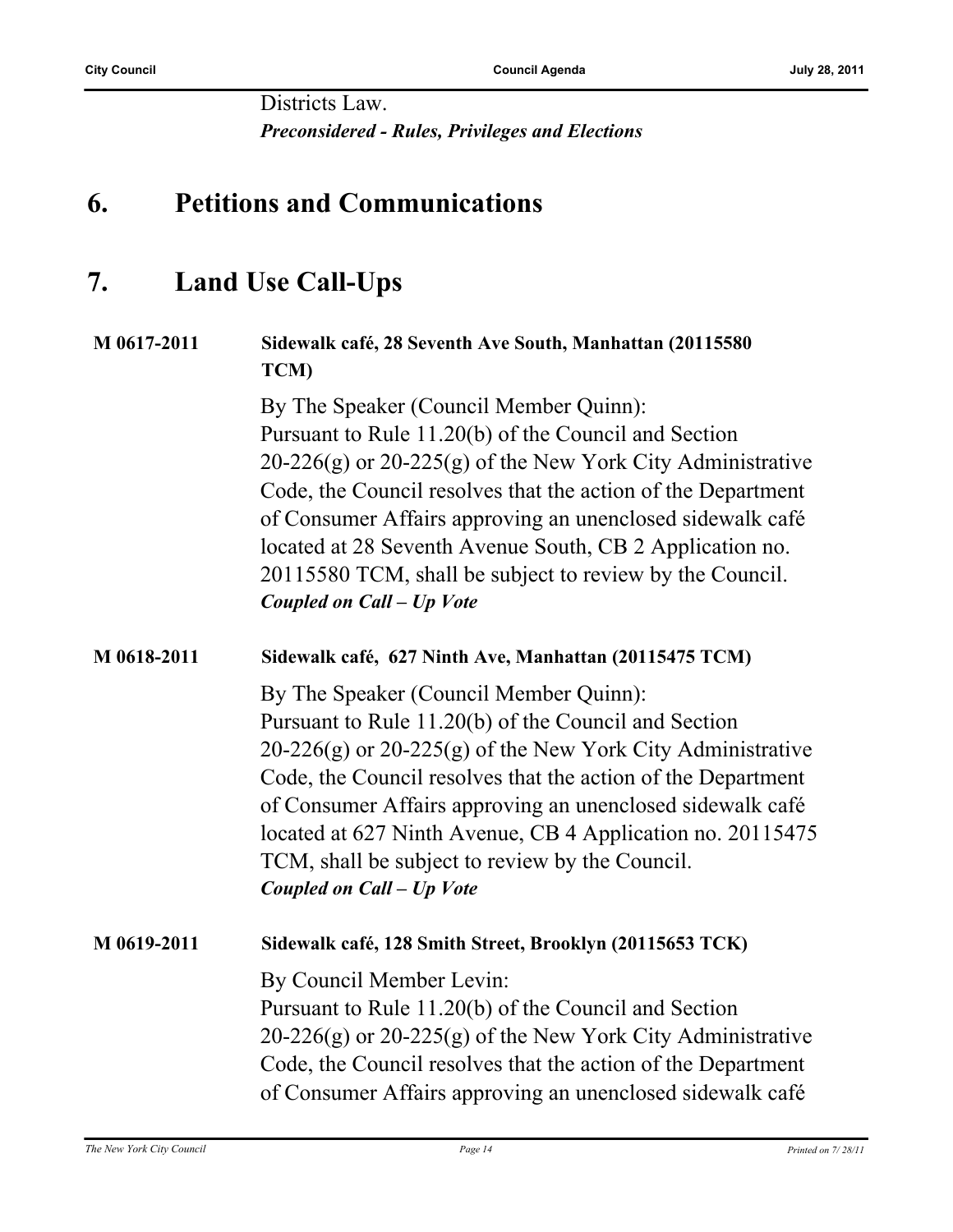|             | located at 128 Smith Street, CB 2, Application no. 20115653<br>TCK shall be subject to review by the Council.<br>Coupled on Call - Up Vote                                                                                                                                                                                                                                                                                    |
|-------------|-------------------------------------------------------------------------------------------------------------------------------------------------------------------------------------------------------------------------------------------------------------------------------------------------------------------------------------------------------------------------------------------------------------------------------|
| M 0620-2011 | Sidewalk café, 318 Grand Street, Brooklyn (20115678 TCK)                                                                                                                                                                                                                                                                                                                                                                      |
|             | By Council Member Reyna:<br>Pursuant to Rule 11.20(b) of the Council and Section<br>$20-226(g)$ or $20-225(g)$ of the New York City Administrative<br>Code, the Council resolves that the action of the Department<br>of Consumer Affairs approving an unenclosed sidewalk café<br>located at 318 Grand Street, CB 1, Application no. 20115678<br>TCK shall be subject to review by the Council.<br>Coupled on Call - Up Vote |

#### **8. Communication from the Speaker**

## **9. Discussion of General Orders**

#### **10. Reports of Special Committees** *None*

## **11. Reports of Standing Committees**

**with city agencies.**

#### **Report of the Committee on Contracts**

**Int 0452-2011-A Purchase of New York state food.** A Local Law to amend the administrative code of the city of New York, in relation to the purchase of New York state food. *Amended and Coupled on GO* **Int 0461-2011-A Establishing packaging reduction guidelines for contractors**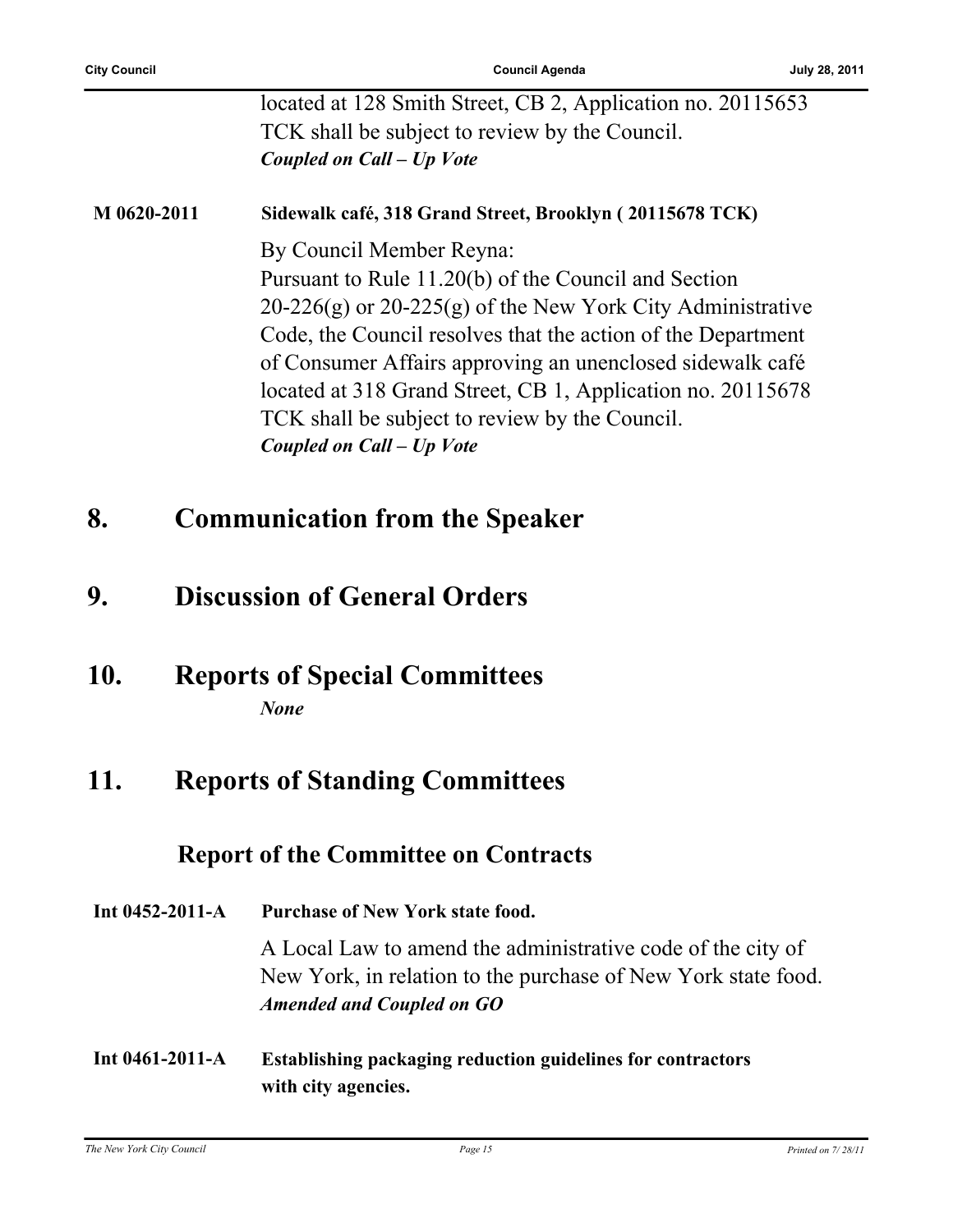A Local Law to amend the administrative code of the city of New York, in relation to establishing packaging reduction guidelines for contractors with city agencies. *Amended and Coupled on GO*

#### **Report of the Committee on Finance**

| Res 0963-2011        | M 568 - Transfer City funds between various agencies in FY'11<br>to implement changes to the City's expense budget.                                                                                                                                          |
|----------------------|--------------------------------------------------------------------------------------------------------------------------------------------------------------------------------------------------------------------------------------------------------------|
|                      | RESOLUTION APPROVING THE MODIFICATION OF<br>UNITS OF APPROPRIATION AND THE TRANSFER OF<br>CITY FUNDS BETWEEN AGENCIES PROPOSED BY<br>THE MAYOR PURSUANT TO SECTION 107(b) OF THE<br>CHARTER OF THE CITY OF NEW YORK.<br><b>Preconsidered - Coupled on GO</b> |
| <b>Res 0960-2011</b> | Approving the new designation and changes in the designation<br>of certain organizations to receive funding in the Expense<br>Budget.                                                                                                                        |
|                      | Resolution approving the new designation and changes in the<br>designation of certain organizations to receive funding in the<br>Expense Budget.<br><b>Preconsidered - Coupled on GO</b>                                                                     |
| Res 0965-2011        | LU 435 - Findlay Teller, Block 2435, Lots 44 and 45, Bronx.                                                                                                                                                                                                  |
|                      | Findlay Teller, Block 2435, Lots 44 and 45, Bronx, Council<br>District No.16.<br><b>Preconsidered - Coupled on GO</b>                                                                                                                                        |
| Res 0966-2011        | LU 436 - Lafayette Boynton, Block 3623, Lot 1, Bronx                                                                                                                                                                                                         |
|                      | Lafayette Boynton, Block 3623, Lot 1, Bronx, Council<br>District No. 17<br><b>Preconsidered - Coupled on GO</b>                                                                                                                                              |

#### **Report of the Committee on Governmental Operations**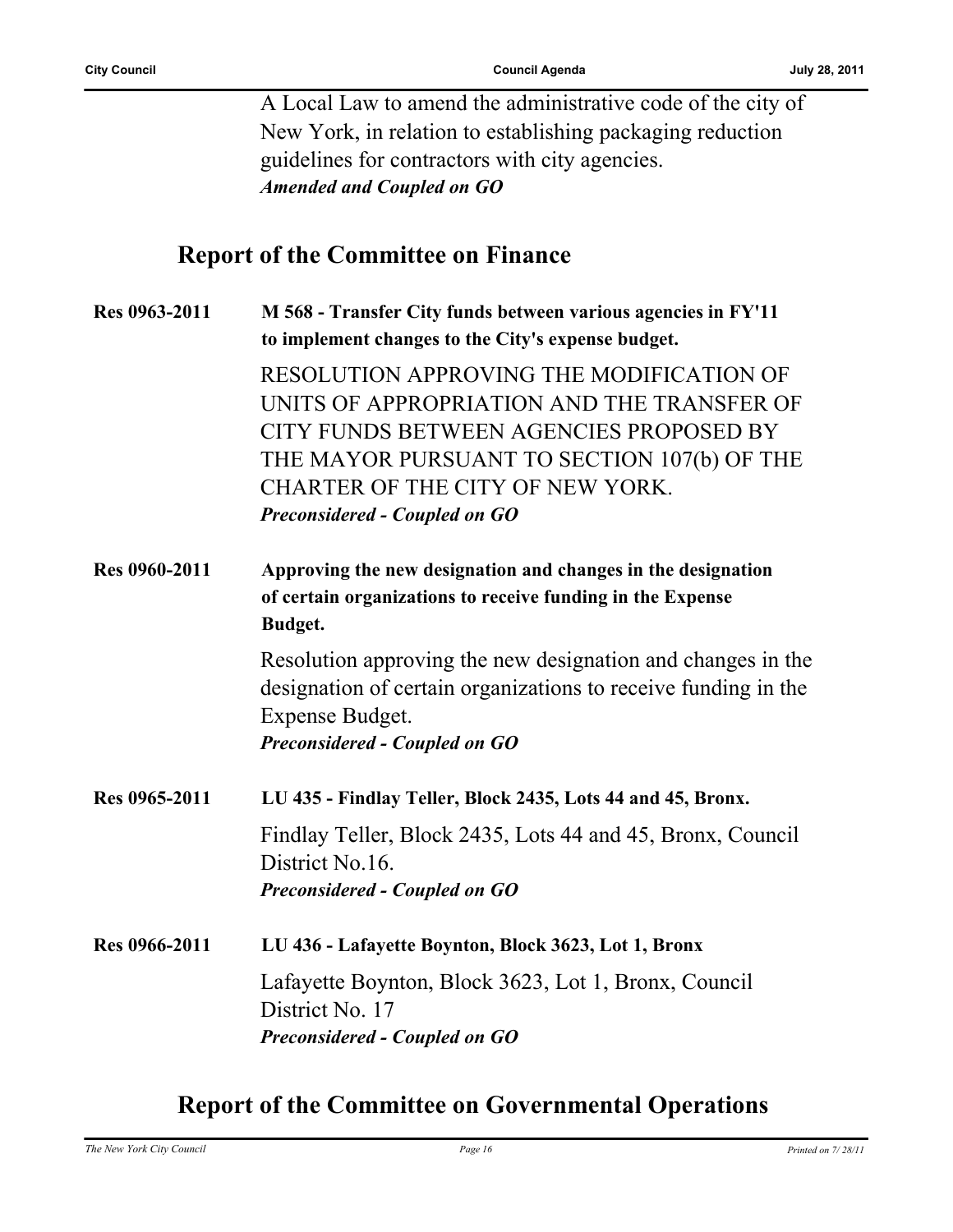| Int $0248 - 2010 - A$ | Establishing reporting requirements for the department of         |
|-----------------------|-------------------------------------------------------------------|
|                       | citywide administrative services on the status of city-owned real |
|                       | property.                                                         |
|                       | A Local Law to amend the administrative code of the city of       |
|                       |                                                                   |

New York, in relation to establishing reporting requirements for the department of citywide administrative services on the status of city-owned real property *Amended & Coupled on GO*

**Int 0615-2011-A Reports on green carts.**

A Local Law to amend the administrative code of the city of New York, in relation to establishing reporting requirements regarding the production, processing, distribution and consumption of food in and for the city, and to repeal section 17-325.2 of the administrative code of the city of New York, relating to reports on green carts. *Amended & Coupled on GO*

#### **Report of the Committee on Housing and Buildings**

**Int 0338-2010-A In relation to greenhouses.**

A Local Law to amend the administrative code of the city of New York and the New York city building code, in relation to greenhouses.

*Amended & Coupled on GO*

#### **Report of the Committee on Land Use**

#### **Res 0967-2011 LU 389 - UDAPP, 21 Truxton Street, Brooklyn (C110250HAK)**

Uniform land use review procedure application no. C 110250 HAK, an Urban Development Action Area Designation and Project, located at 21 Truxton Street, and the disposition of such property, Borough of Brooklyn, Council District no. 37. This matter is subject to Council Review and action pursuant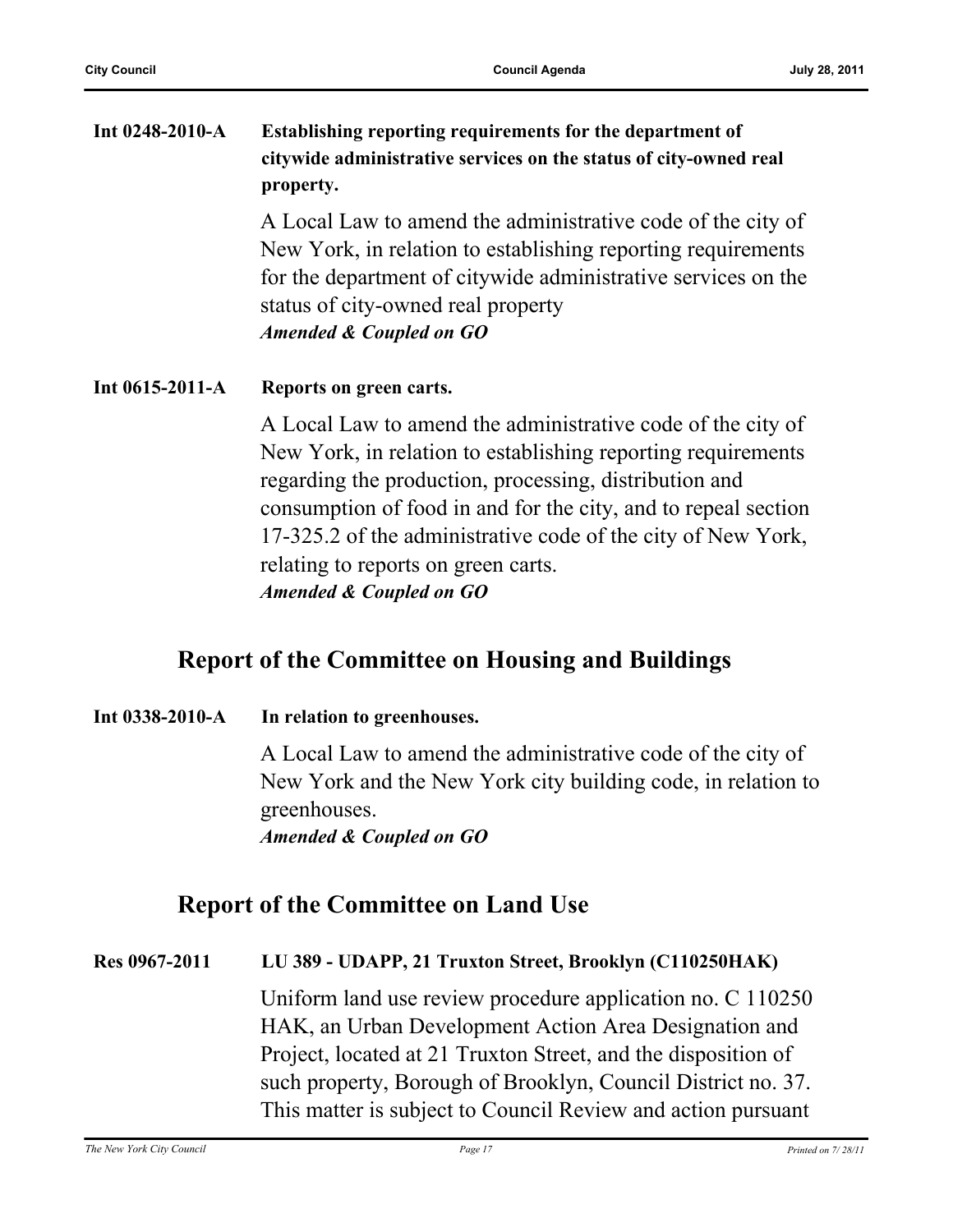|               | to §197-c and §197-d of the New York City Charter and                                                                                                                                                                                                                                                                                                                                                                                                                                   |
|---------------|-----------------------------------------------------------------------------------------------------------------------------------------------------------------------------------------------------------------------------------------------------------------------------------------------------------------------------------------------------------------------------------------------------------------------------------------------------------------------------------------|
|               | Article 16 of the General Municipal Law.                                                                                                                                                                                                                                                                                                                                                                                                                                                |
|               | Coupled on GO                                                                                                                                                                                                                                                                                                                                                                                                                                                                           |
|               |                                                                                                                                                                                                                                                                                                                                                                                                                                                                                         |
| LU 0429-2011  | By Council Member Comrie Jr.                                                                                                                                                                                                                                                                                                                                                                                                                                                            |
|               | Application no. C 080491 ZMK submitted by The Glef Ltd.<br>pursuant to Sections 197-c and 201 of the New York City<br>Charter for an amendment of the Zoning Map, Section No.<br>12c, establishing within an existing R6B District a C2-4<br>District, Council District no. 33.<br><b>Approved with Modifications and Referred to the City Planning</b><br><b>Commission pursuant to Rule 11.70(b) of the Rules of the</b><br>Council and Section 197-(d) of the New York City Charter. |
| Res 0968-2011 | LU 430 - Zoning, Amendment to Zoning Map (C 100175 ZMQ)                                                                                                                                                                                                                                                                                                                                                                                                                                 |
|               | Application no. C 100175 ZMQ submitted by TD Bank, NA<br>pursuant to Sections 197-c and 201 of the New York City<br>Charter for an amendment of the Zoning Map, Section No. 7d,<br>establishing within an existing R3A District a C1-2 District,<br>Council District 19.<br>Coupled on GO                                                                                                                                                                                               |
| Res 0969-2011 | LU 431 - Landmarks, 334 South 5 Street (20115689 HKK (N<br>110296 HKK)                                                                                                                                                                                                                                                                                                                                                                                                                  |
|               | Application no. 20115689 HKK (N 110296 HKK), pursuant<br>to §3020 of the Charter of the City of New York, concerning<br>the designation by Landmarks Preservation Commission of the<br>St. Paul's Evangelical Lutheran Church (List No.441,<br>LP-2418), located at 334 South 5 Street, (Block 2462, Lot 2),<br>Council District no .34.<br><b>Coupled on GO</b>                                                                                                                        |
| Res 0970-2011 | LU 432 - Landmarks, 176 Remsen Street (20115756 HKK (N<br>110345 HKK)                                                                                                                                                                                                                                                                                                                                                                                                                   |
|               | Application no. 20115756 HKK (N 110345 HKK), pursuant<br>to §3020 of the Charter of the City of New York, concerning                                                                                                                                                                                                                                                                                                                                                                    |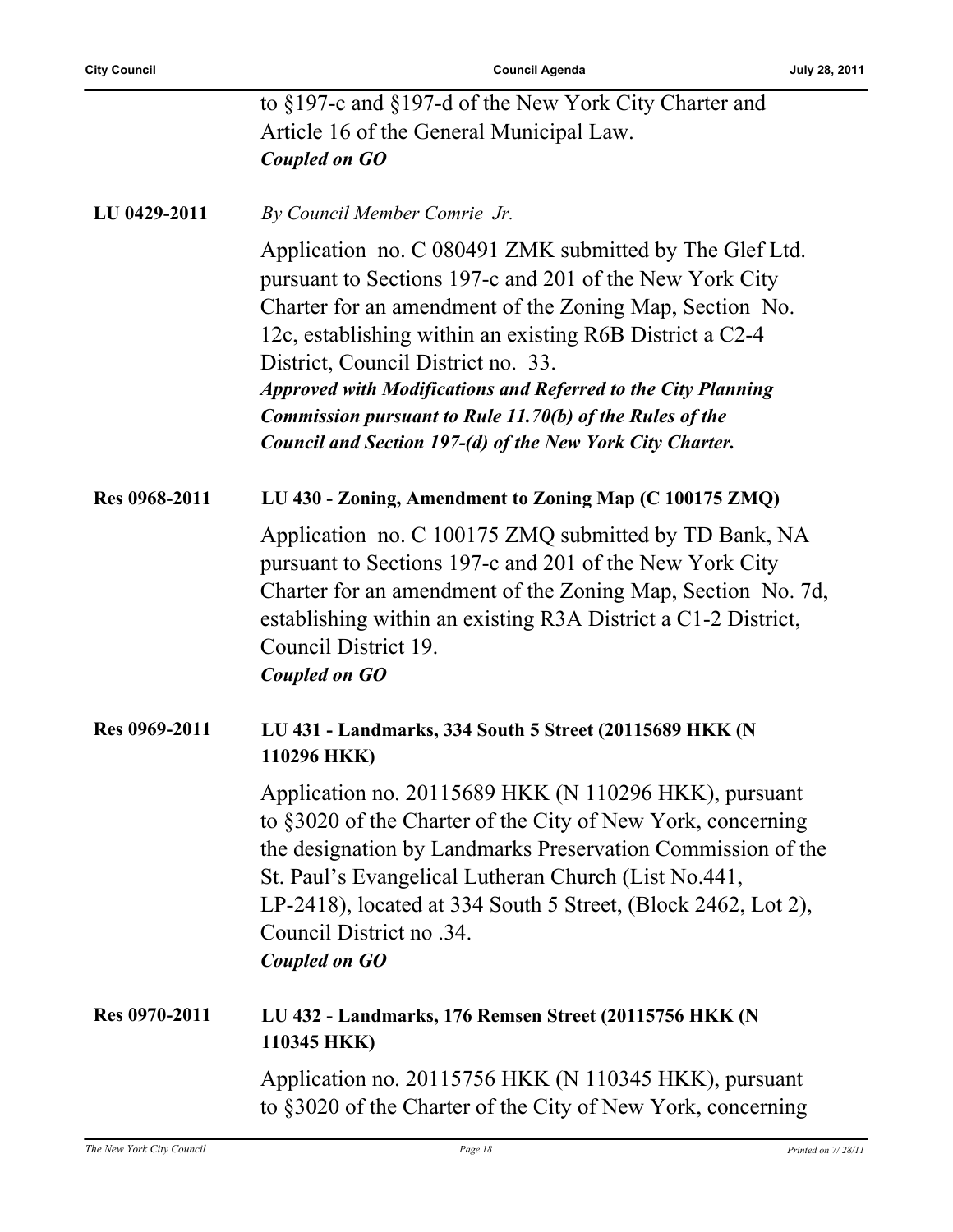|               | the designation by the Landmarks Preservation Commission of<br>the Brooklyn Union Gas Company Building (List No.442,<br>LP-2336), located at 176 Remsen Street, (part of Block 255,<br>Lot 36), Council District no. 33.<br><b>Coupled on GO</b>                                                                                                                                                                                                                                                                                                                                                                                                          |
|---------------|-----------------------------------------------------------------------------------------------------------------------------------------------------------------------------------------------------------------------------------------------------------------------------------------------------------------------------------------------------------------------------------------------------------------------------------------------------------------------------------------------------------------------------------------------------------------------------------------------------------------------------------------------------------|
| Res 0971-2011 | LU 433 - Landmarks, 342-348 East 54th Street (20115757<br><b>HKM (N 110344 HKM)</b>                                                                                                                                                                                                                                                                                                                                                                                                                                                                                                                                                                       |
|               | Application no. 20115757 HKM (N 110344 HKM), pursuant<br>to §3020 of the Charter of the City of New York, concerning<br>the designation by the Landmarks Preservation Commission of<br>the Free Public Baths of the City of New York East 54th<br>Street bath and Gymnasium (List No.442, LP-2335), located<br>at 342-348 East 54th Street, (Block 1346, Lot 32), Council<br>District no. 5.<br><b>Coupled on GO</b>                                                                                                                                                                                                                                      |
| Res 0972-2011 | LU 434 - ULURP, 28-10 Queens Plaza South, Queens (C<br>110225 PPQ)                                                                                                                                                                                                                                                                                                                                                                                                                                                                                                                                                                                        |
|               | Uniform land use review procedure application no. C 110225<br>PPQ, pursuant to §197-c and §197-d of the New York City<br>Charter concerning a change to the amount of public parking<br>required in connection with development pursuant to the<br>disposition of one city-owned property located at 28-10<br>Queens Plaza South, Borough of Queens, Council District no.<br>26. This application is subject to review and action by the<br>Land Use Committee only if appealed to the Council pursuant<br>to $\S 197-d(b)(2)$ of the Charter or called up by vote of the<br>Council pursuant to $\S 197-d(b)(3)$ of the Charter.<br><b>Coupled on GO</b> |
| Res 0973-2011 | LU 437 - Landmarks, 97-36 43rd Ave, Queens (20105361 SCQ)                                                                                                                                                                                                                                                                                                                                                                                                                                                                                                                                                                                                 |
|               | Application no. 20105361 SCQ, a proposed site for a new,<br>approximately 800 seat Primary/Intermediate School Facility<br>to be located at $97-36$ 43rd Avenue (Block 1628, Lot 21),<br>Community School District No. 24, Borough of Queens. This                                                                                                                                                                                                                                                                                                                                                                                                        |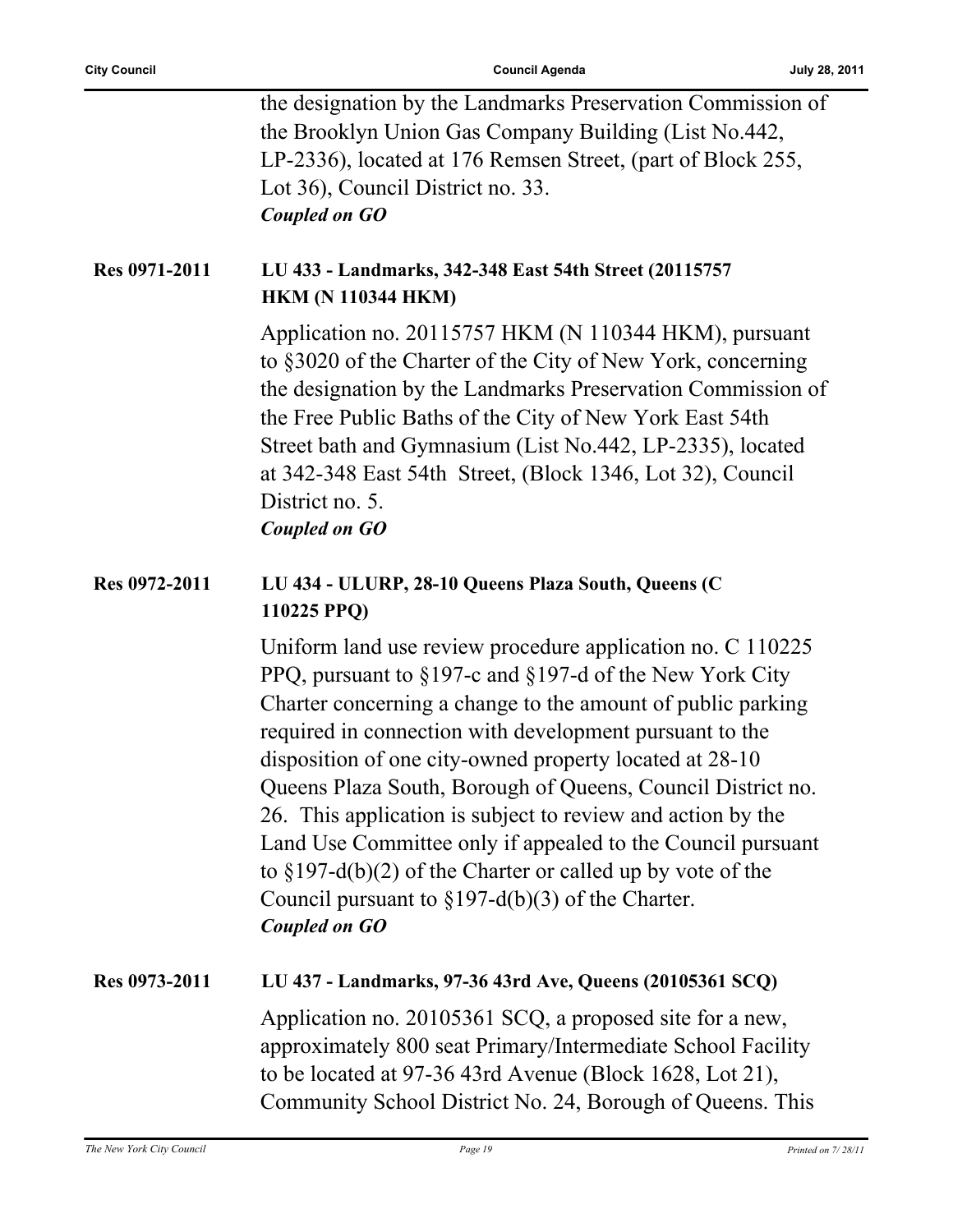|               | matter is subject to Council review and action pursuant<br>Section 1732 of the New York State Public Authorities Law.<br><b>Preconsidered - Coupled on GO</b>                                                                                                                                                                                                                                           |
|---------------|---------------------------------------------------------------------------------------------------------------------------------------------------------------------------------------------------------------------------------------------------------------------------------------------------------------------------------------------------------------------------------------------------------|
| Res 0974-2011 | LU 438 - Landmarks, 1 Peck Slip, Manhattan (20115806 SCM)                                                                                                                                                                                                                                                                                                                                               |
|               | Application no. 20115806 SCM, a proposed site for a new,<br>approximately 476 seat Primary School Facility to be located<br>at 1 Peck Slip (Block 106, Lot 6), Community School District<br>No. 2, Borough of Manhattan. This matter is subject to<br>Council review and action pursuant Section 1732 of the New<br>York State Public Authorities Law.<br><b>Preconsidered - Coupled on GO</b>          |
| Res 0975-2011 | LU 439 - Landmarks, 530 West 44th St, Manhattan (20125005<br>SCM)                                                                                                                                                                                                                                                                                                                                       |
|               | Application no. 20125005 SCM, a proposed site for a new,<br>approximately 1400 seat High School Facility to be located at<br>530 West 44th Street (Block 1072, Lot 15), Community<br>School District No. 2, Borough of Manhattan. This matter is<br>subject to Council review and action pursuant Section 1732 of<br>the New York State Public Authorities Law.<br><b>Preconsidered - Coupled on GO</b> |
| Res 0976-2011 | LU 440 - Landmarks, 96-18 43rd Ave, Queens. (20125006<br>SCQ)                                                                                                                                                                                                                                                                                                                                           |
|               | Application no. 20125006 SCQ, a proposed site for a new,<br>approximately 1100 seat Primary School Facility to be located<br>at 96-18 43rd Avenue (Block 1613, Lot 17), Community<br>School District No. 24, Borough of Queens. This matter is<br>subject to Council review and action pursuant Section 1732 of<br>the New York State Public Authorities Law.<br>Preconsidered - Coupled on GO          |

## **Report of the Committee on Rules, Privileges, and Elections**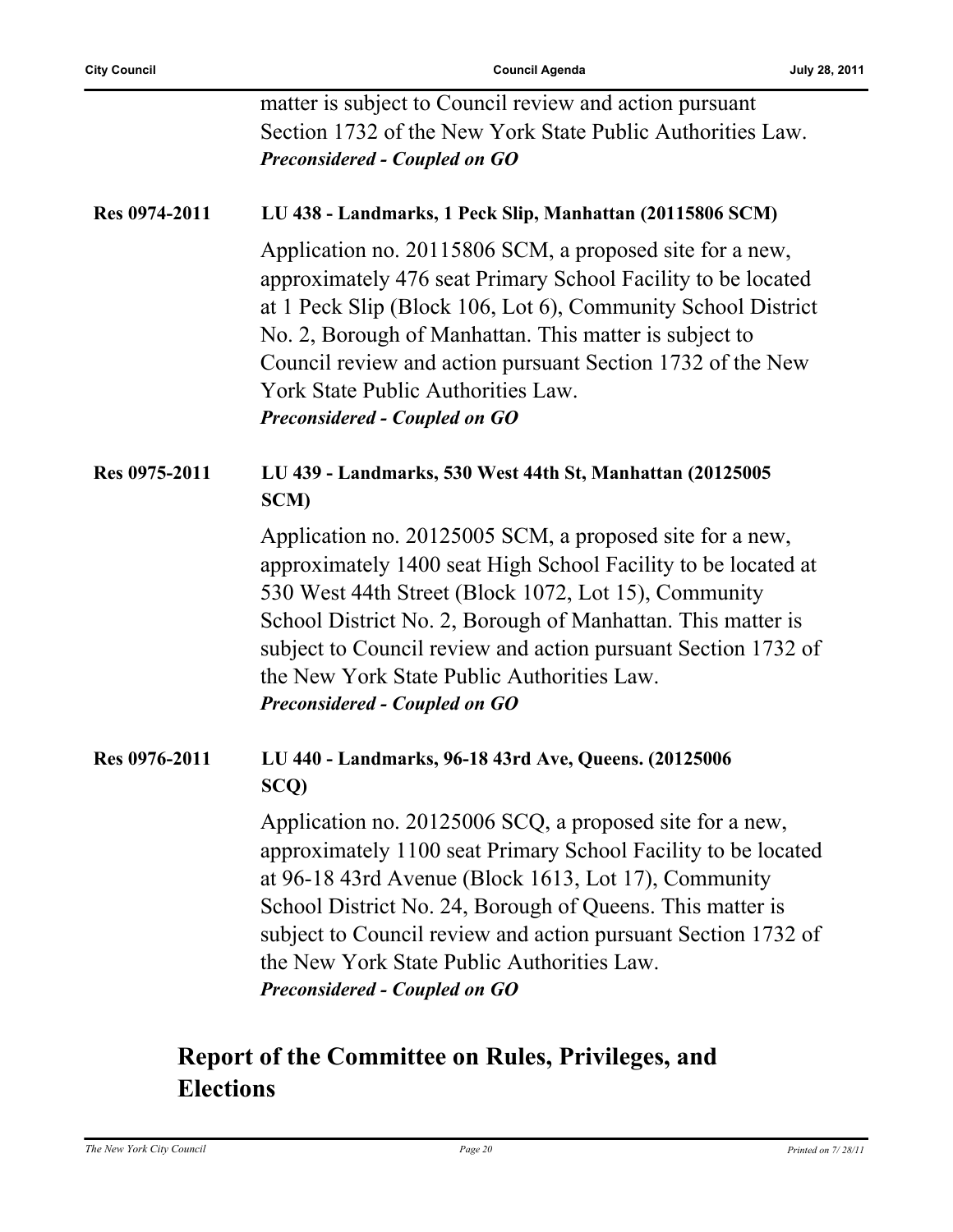| Res 0977-2011 | M 567 - Maria R. Guastella, Richmond County Democratic<br><b>Commissioner of Elections</b> |
|---------------|--------------------------------------------------------------------------------------------|
|               | RESOLUTION APPROVING THE APPOINTMENT BY                                                    |
|               | THE COUNCIL OF MARIA R. GUASTELLA AS THE                                                   |
|               | RICHMOND COUNTY DEMOCRATIC COMMISSIONER                                                    |
|               | OF ELECTIONS.                                                                              |
|               | <b>Preconsidered - Coupled on GO</b>                                                       |
| Res 0978-2011 | <b>M</b> 621 - Damien Griffin, Soil and Water Conservation District                        |
|               | <b>Board</b>                                                                               |
|               | RESOLUTION APPROVING THE APPOINTMENT BY                                                    |
|               | THE COUNCIL OF DAMIEN GRIFFIN AS A MEMBER OF                                               |
|               | THE NEW YORK CITY SOIL AND WATER                                                           |
|               | CONSERVATION DISTRICT BOARD.                                                               |

## **12. General Orders Calendar**

| Res 0979-2011        | LU 421 - Zoning, Amendment to Zoning Map (C 110207 ZMQ)                                                                                                                                                                                                                                                                                                                   |
|----------------------|---------------------------------------------------------------------------------------------------------------------------------------------------------------------------------------------------------------------------------------------------------------------------------------------------------------------------------------------------------------------------|
|                      | Application no. C 110207 ZMQ submitted by the Department<br>of City Planning pursuant to Sections 197-c and 201 of the<br>New York City Charter for an amendment of the Zoning Map,<br>Section Nos. 9b and 9d, Council District 26.<br>Coupled on GO                                                                                                                      |
| <b>Res 0980-2011</b> | LU 422 - Zoning, Extension of the Inclusionary Housing<br>Program to proposed R7X and C4-5X districts in CD #2,<br><b>Queens (N 110208 ZRQ)</b>                                                                                                                                                                                                                           |
|                      | Application no. N 110208 ZRQ submitted by the Department<br>of City Planning. pursuant to Section 201 of the New York<br>City Charter, for an amendment of the Zoning Resolution of<br>the City of New York, concerning Appendix F (Inclusionary<br>Housing Designated Areas), relating to the extension of the<br>Inclusionary Housing Program to proposed R7X and C4-5X |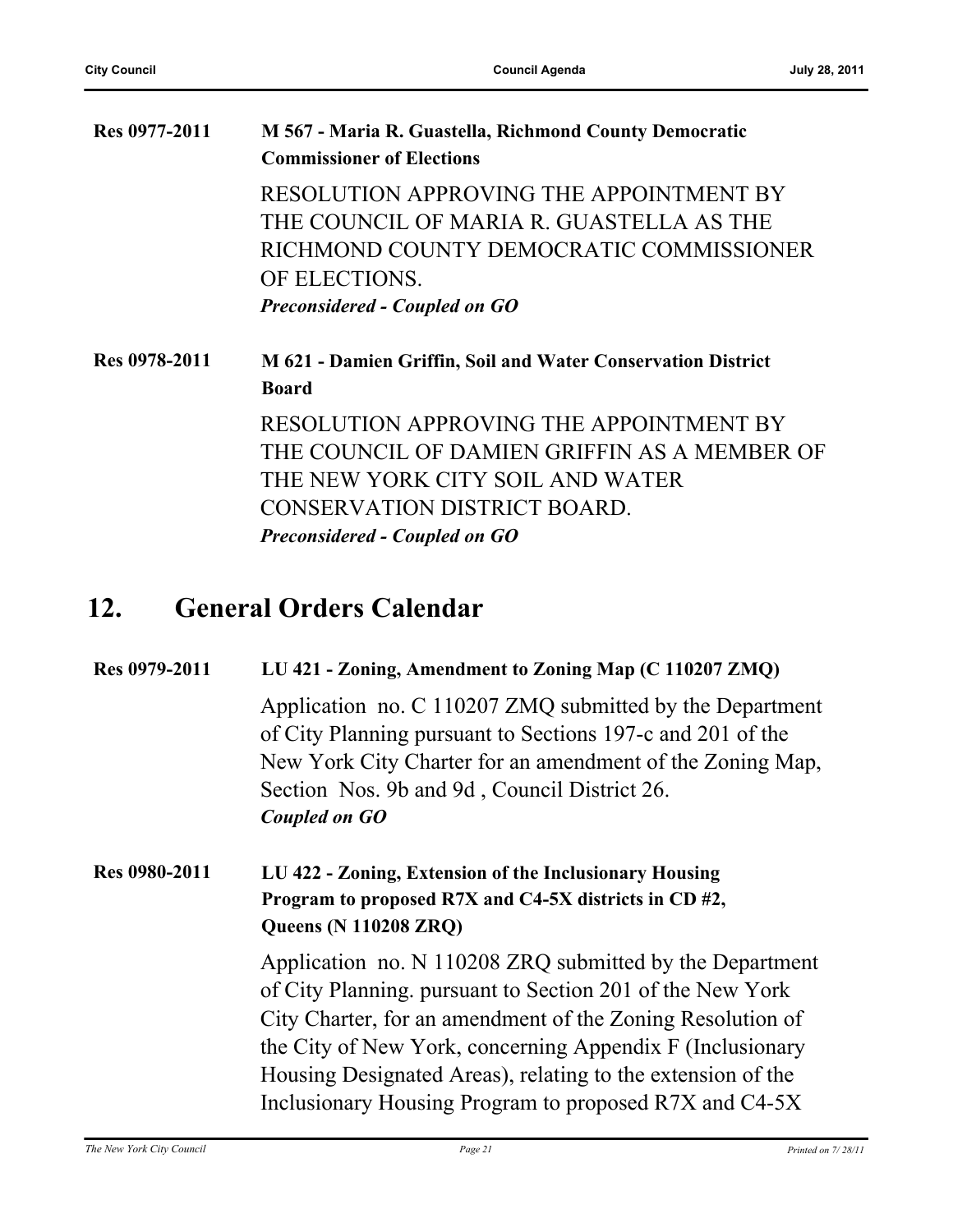|               | districts in Community District 2, Borough of Queens<br>Council District 26.<br><b>Coupled on GO</b>                                                                                                                                                                                                                                                                                                                                                                                    |
|---------------|-----------------------------------------------------------------------------------------------------------------------------------------------------------------------------------------------------------------------------------------------------------------------------------------------------------------------------------------------------------------------------------------------------------------------------------------------------------------------------------------|
| Res 0964-2011 | LU 423 - Sidewalk cafés, Along portions of Skillman Ave and<br>Queens Blvd, Queens (N110209 ZRQ)                                                                                                                                                                                                                                                                                                                                                                                        |
|               | Application no. N 110209 ZRQ submitted by the Department<br>of City Planning. pursuant to Section 201 of the New York<br>City Charter, for an amendment of the Zoning Resolution of<br>the City of New York, concerning Article 1, Chapter 4<br>(Sidewalk Café Regulations), relating to the types of sidewalk<br>cafés permitted along portions of Skillman Avenue and<br>Queens Boulevard located in Community District 2, Borough<br>of Queens Council District 26.<br>Coupled on GO |
| T2010-0002    | <b>Commissioner of Deeds</b>                                                                                                                                                                                                                                                                                                                                                                                                                                                            |
|               | Coupled on GO                                                                                                                                                                                                                                                                                                                                                                                                                                                                           |

#### **Coupled on General Order Calendar**

#### **Contracts**

- **Int 0452-2011-A Purchase of New York state food.** *A & GO*
- **Int 0461-2011-A Establishing packaging reduction guidelines for contractors with city agencies.** *A & GO*

## **Finance**

**Res 0963-2011 M 568 - Transfer City funds between various agencies in FY'11 to implement changes to the City's expense budget.** *GO*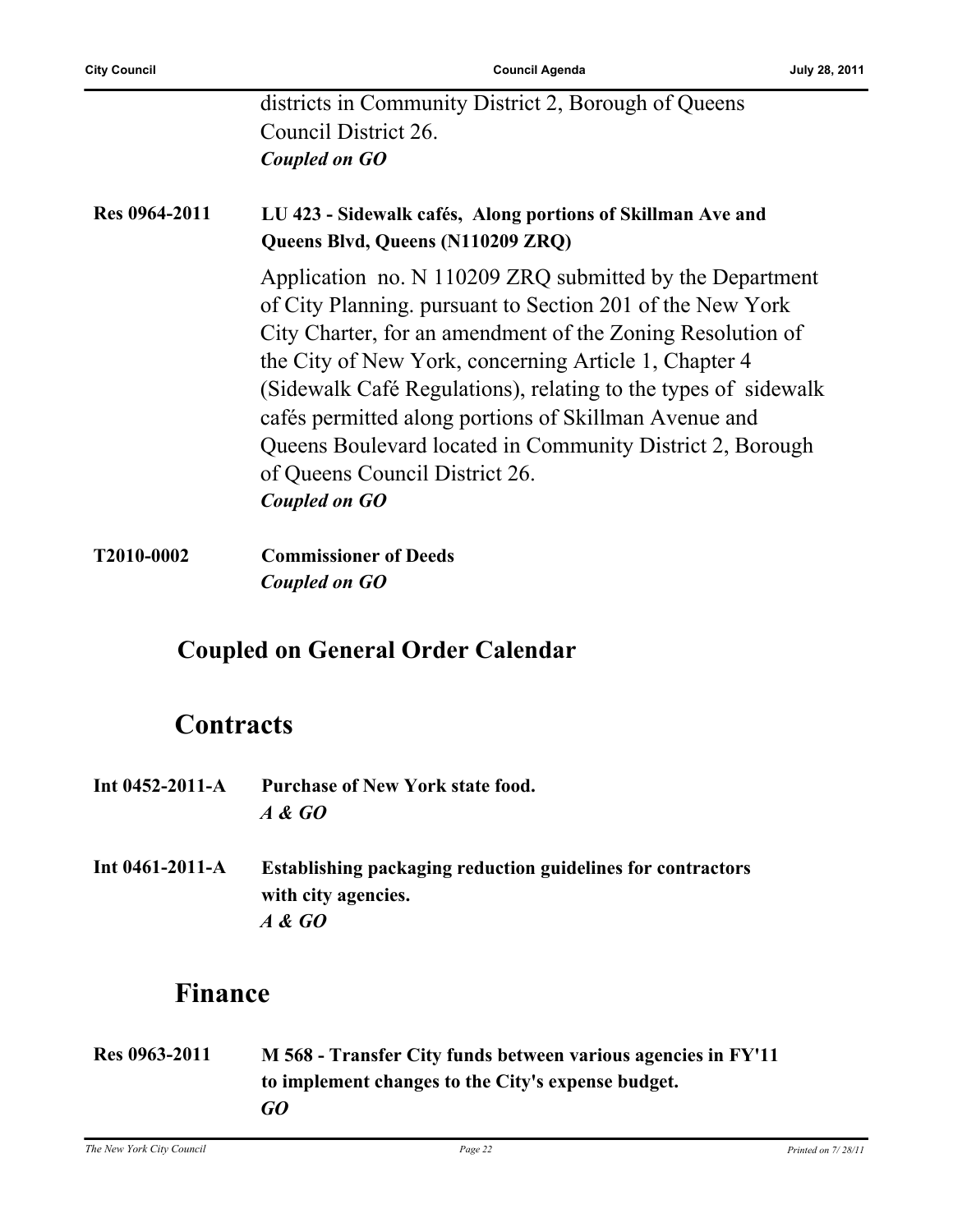| Res 0960-2011 | Approving the new designation and changes in the designation<br>of certain organizations to receive funding in the Expense<br>Budget.<br>GO |
|---------------|---------------------------------------------------------------------------------------------------------------------------------------------|
| Res 0965-2011 | LU 435 - Findlay Teller, Block 2435, Lots 44 and 45, Bronx.<br>GQ                                                                           |
| Res 0966-2011 | LU 436 - Lafayette Boynton, Block 3623, Lot 1, Bronx<br>GO                                                                                  |

## **Governmental Operations**

- **Int 0248-2010-A Establishing reporting requirements for the department of citywide administrative services on the status of city-owned real property.** *A & GO*
- **Int 0615-2011-A Reports on green carts.** *A & GO*

## **Housing and Buildings**

**Int 0338-2010-A In relation to greenhouses.** *A & GO*

## **Land Use**

| Res 0967-2011 | LU 389 - UDAPP, 21 Truxton Street, Brooklyn (C110250HAK)<br>GO |
|---------------|----------------------------------------------------------------|
| Res 0968-2011 | LU 430 - Zoning, Amendment to Zoning Map (C 100175 ZMQ)<br>GO  |
| Res 0969-2011 | LU 431 - Landmarks, 334 South 5 Street (20115689 HKK (N        |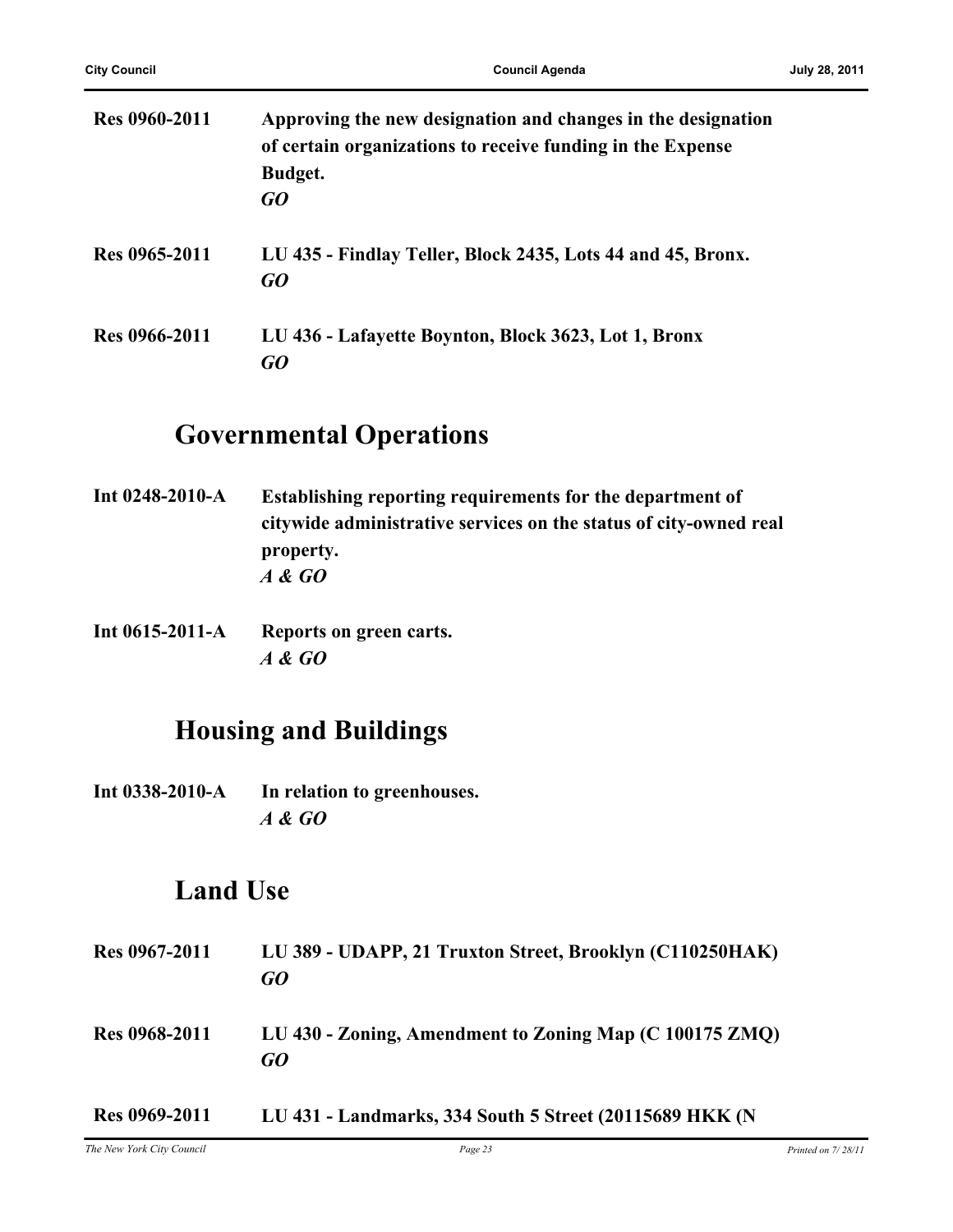**City Council Council Agenda July 28, 2011**

|               | 110296 HKK)                                                                                     |
|---------------|-------------------------------------------------------------------------------------------------|
|               | GQ                                                                                              |
| Res 0970-2011 | LU 432 - Landmarks, 176 Remsen Street (20115756 HKK (N<br>110345 HKK)<br>GQ                     |
| Res 0971-2011 | LU 433 - Landmarks, 342-348 East 54th Street (20115757<br><b>HKM (N 110344 HKM)</b><br>GO       |
| Res 0972-2011 | LU 434 - ULURP, 28-10 Queens Plaza South, Queens (C<br>110225 PPQ)<br>GQ                        |
| Res 0973-2011 | LU 437 - Landmarks, 97-36 43rd Ave, Queens (20105361 SCQ)<br><b>Preconsidered - GO</b>          |
| Res 0974-2011 | LU 438 - Landmarks, 1 Peck Slip, Manhattan (20115806 SCM)<br><b>Preconsidered - GO</b>          |
| Res 0975-2011 | LU 439 - Landmarks, 530 West 44th St, Manhattan (20125005)<br>SCM)<br><b>Preconsidered - GO</b> |
| Res 0976-2011 | LU 440 - Landmarks, 96-18 43rd Ave, Queens. (20125006<br>SCQ)<br><b>Preconsidered - GO</b>      |

# **Rules, Privileges, and Elections**

**Board**

| <b>Res 0977-2011</b> | M 567 - Maria R. Guastella, Richmond County Democratic       |
|----------------------|--------------------------------------------------------------|
|                      | <b>Commissioner of Elections</b>                             |
|                      | <b>Preconsidered - GO</b>                                    |
| Res 0978-2011        | M 621 - Damien Griffin, Soil and Water Conservation District |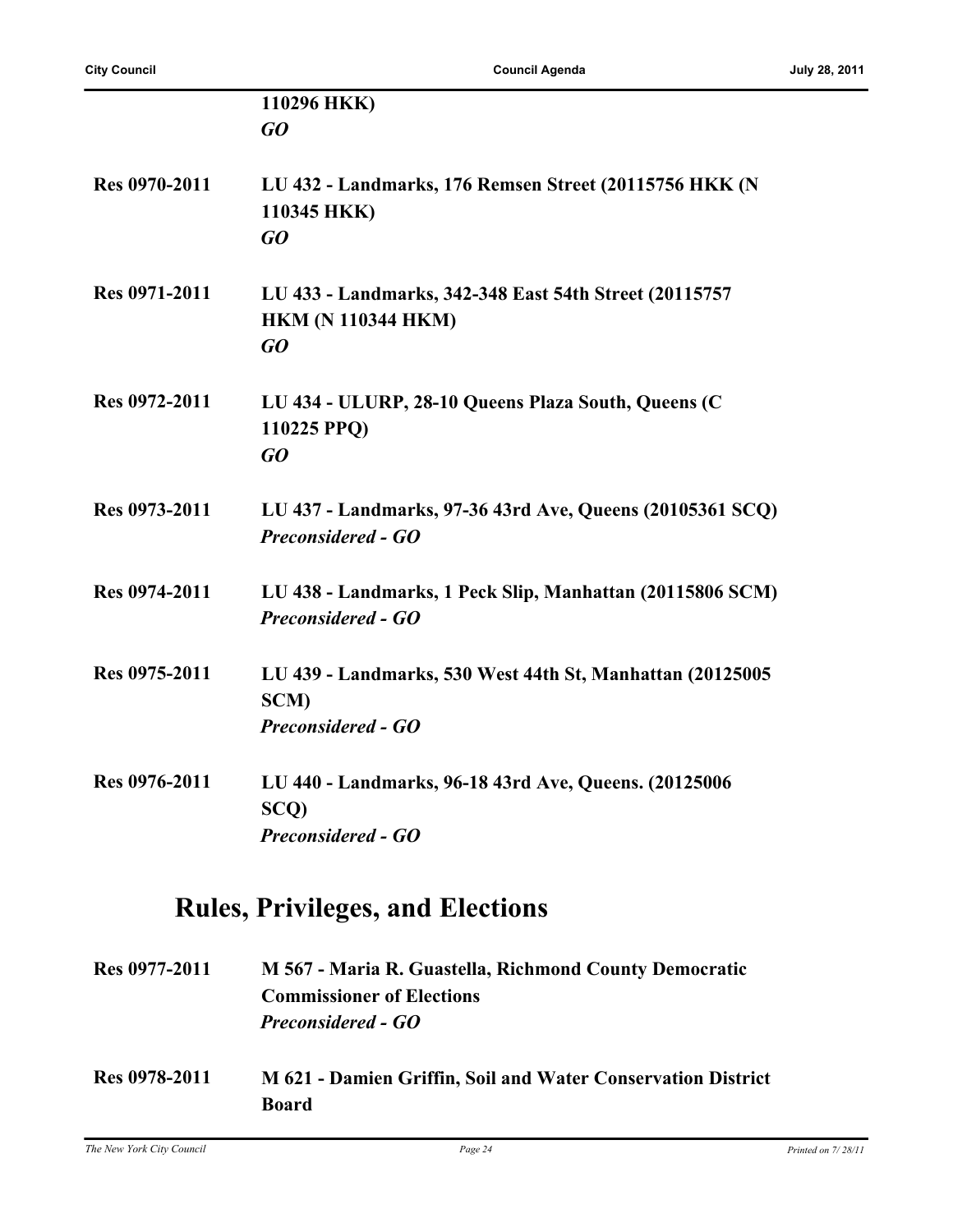*Preconsidered - GO*

## **General Order Calendar**

| Res 0979-2011        | LU 421 - Zoning, Amendment to Zoning Map (C 110207 ZMQ)<br>GO                                                                                         |
|----------------------|-------------------------------------------------------------------------------------------------------------------------------------------------------|
| <b>Res 0980-2011</b> | LU 422 - Zoning, Extension of the Inclusionary Housing<br>Program to proposed R7X and C4-5X districts in CD #2,<br><b>Queens (N 110208 ZRQ)</b><br>GO |
| Res 0964-2011        | LU 423 - Sidewalk cafés, Along portions of Skillman Ave and<br>Queens Blvd, Queens (N110209 ZRQ)<br>GO                                                |
| T2010-0002           | <b>Commissioner of Deeds</b><br>GO                                                                                                                    |

#### **Introduction & Reading of Bills See Attached 13.**

#### **14. Discussion of Resolutions**

#### **15. Resolutions**

#### **Res 0507-2010 Allow the Green Roof Tax Abatement to extend to owners who produce live food producing plants.**

Resolution calling upon the New York State Legislature to amend section 499-aaa of the New York State Real Property Tax Law to allow the Green Roof Tax Abatement to extend to owners who produce live food producing plants. *Adopted by the Committee on Housing and Buildings*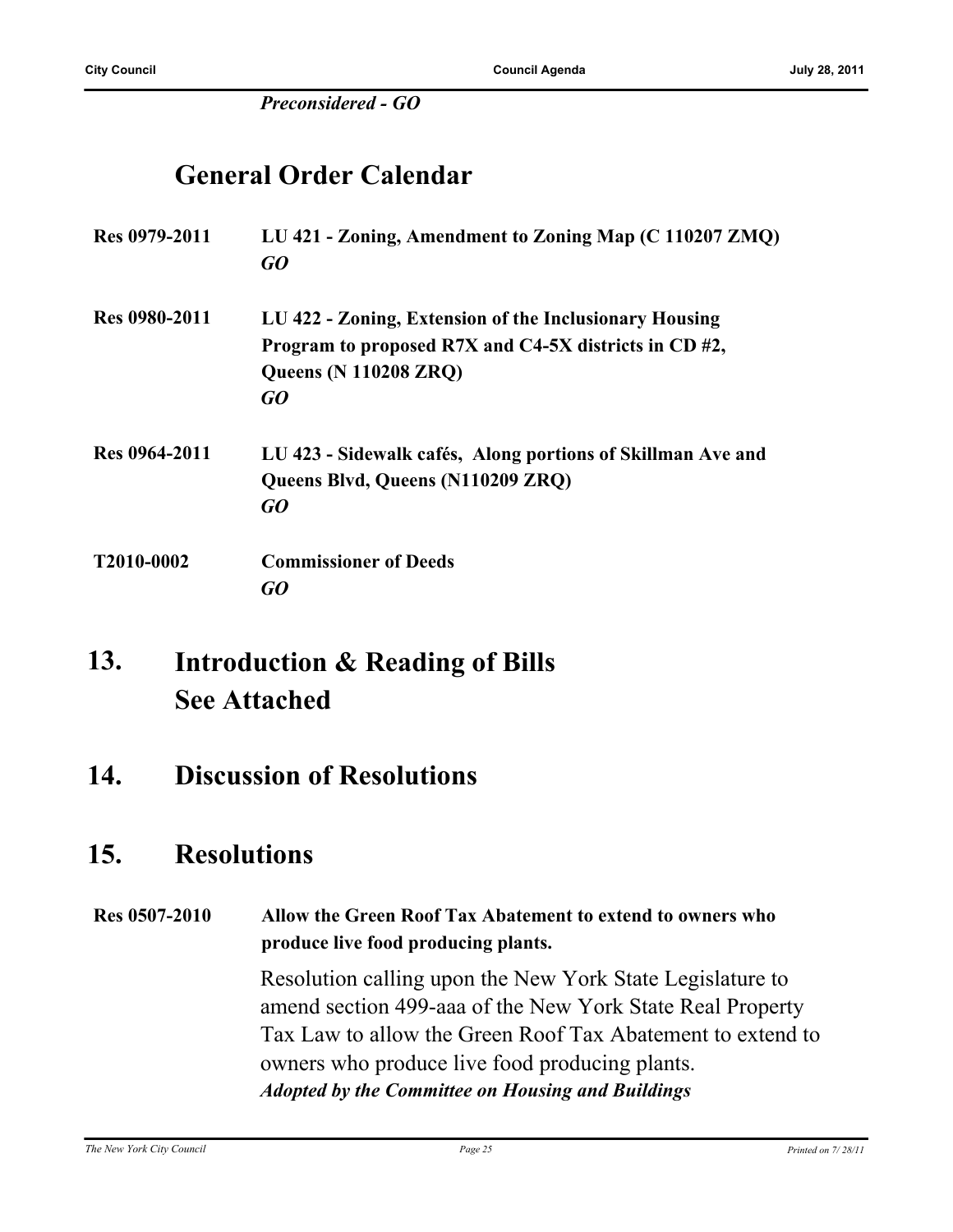| <b>City Council</b> | <b>Council Agenda</b>                                                                                                                                                                                                                                                                                                                                                                         | July 28, 2011 |
|---------------------|-----------------------------------------------------------------------------------------------------------------------------------------------------------------------------------------------------------------------------------------------------------------------------------------------------------------------------------------------------------------------------------------------|---------------|
| Res 0627-2011       | NYS Legislature to amend the General Municipal Law to allow<br>NYC to institute procurement preferences for the purchase of<br>food originating within the NY region.                                                                                                                                                                                                                         |               |
|                     | Resolution calling upon the New York State Legislature to<br>amend the General Municipal Law to allow New York City to<br>institute procurement preferences for the purchase of food<br>originating within the New York region.<br><b>Adopted by the Committee on Contracts</b>                                                                                                               |               |
| Res 0628-2011       | Enact legislation that regulates the amount and type of<br>packaging used to encase goods procured by the State and all<br>localities.                                                                                                                                                                                                                                                        |               |
|                     | Resolution calling upon the New York State Legislature to<br>pass and the Governor to enact legislation that regulates the<br>amount and type of packaging used to encase goods procured<br>by the State and all localities.<br><b>Adopted by the Committee on Contracts</b>                                                                                                                  |               |
| Res 0962-2011       | Authorizing the Council of the City of New York to intervene or<br>file an amicus brief in Chelsea Business & Property Owners'<br><b>Association v. City of New York.</b>                                                                                                                                                                                                                     |               |
|                     | Resolution authorizing the Council of the City of New York<br>to intervene or file an amicus brief in Chelsea Business &<br>Property Owners' Association v. City of New York, for the<br>purpose of defending provisions of the New York City<br>Administrative Code that limit the size of homeless shelters<br>for adults to two hundred persons.<br><b>Preconsidered - General Welfare</b> |               |

# **16. General Discussion**

## **17. Extension of Remarks**

## **INTRODUCTION AND READING OF BILLS**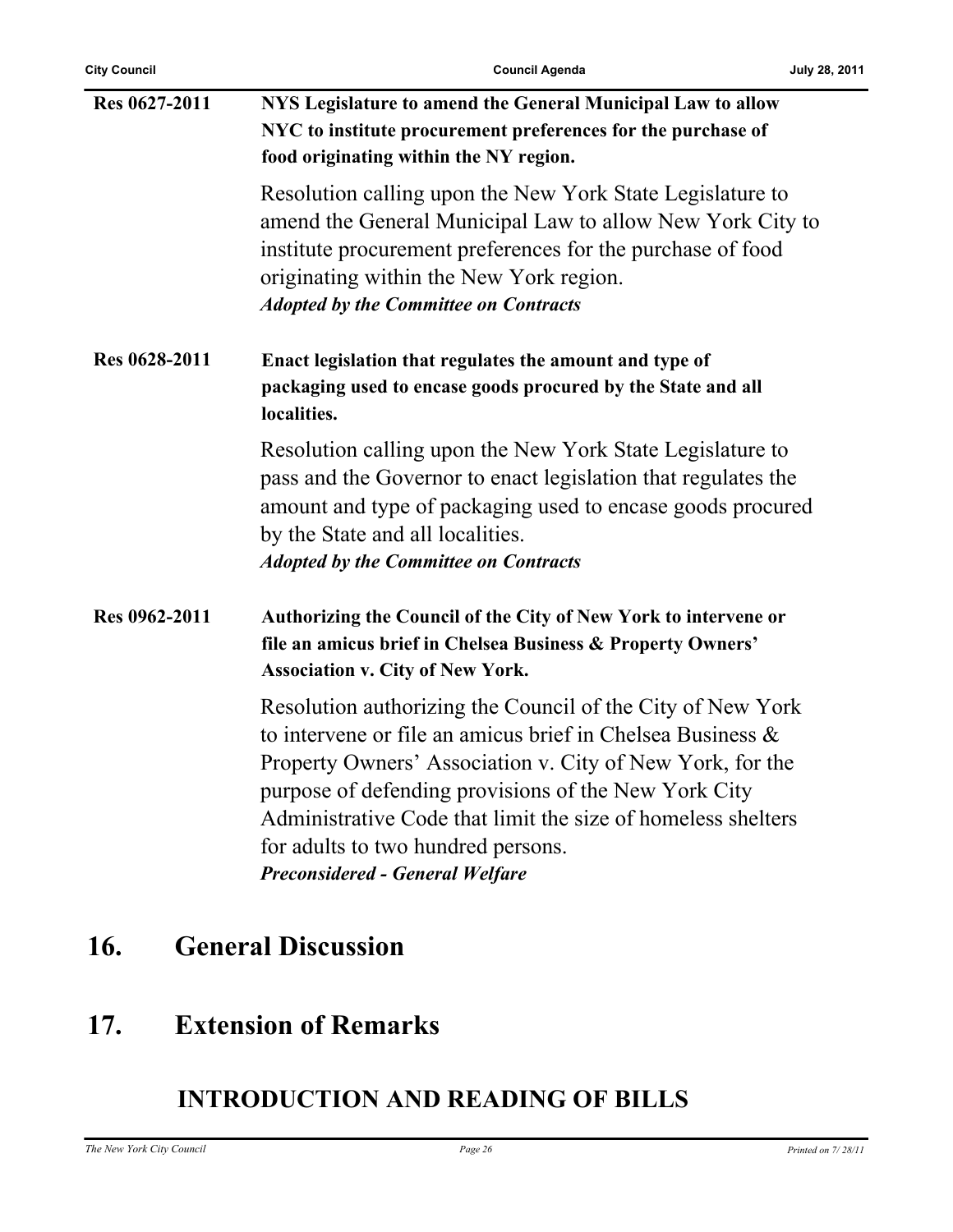| Int 0634-2011 | <b>By Council Member Brewer</b>                                                                                                                                                                                                                                                                                                                                         |
|---------------|-------------------------------------------------------------------------------------------------------------------------------------------------------------------------------------------------------------------------------------------------------------------------------------------------------------------------------------------------------------------------|
|               | A Local Law to amend the administrative code of the city of<br>New York, in relation to requiring notice to the city council of<br>challenges to local laws.<br><b>Governmental Operations</b>                                                                                                                                                                          |
|               |                                                                                                                                                                                                                                                                                                                                                                         |
| Int 0635-2011 | By Council Member Crowley<br>A Local Law to amend the administrative code of the city of<br>New York, in relation to requiring community board<br>notification prior to the establishment of a commuter van<br>route and online publication of such routes.<br><b>Transportation</b>                                                                                    |
| Int 0636-2011 | By Council Member Crowley                                                                                                                                                                                                                                                                                                                                               |
|               | A Local Law to amend the administrative code of the city of<br>New York, in relation to requiring the department of<br>environmental protection to meet certain standards for fire<br>hydrant repairs.<br><b>Environmental Protection</b>                                                                                                                               |
| Res 0952-2011 | By Council Member Dromm                                                                                                                                                                                                                                                                                                                                                 |
|               | Resolution calling upon the New York State Legislature to<br>pass and the Governor to sign the Companion Animal Access<br>and Rescue Act, A.7321B/S.5363B, legislation that would<br>establish standards for the care of abandoned, stray, or seized<br>animals and requires the release of a shelter animal to a rescue<br>group prior to euthanasia.<br><b>Health</b> |
| Res 0953-2011 | <b>By Council Member Dromm</b>                                                                                                                                                                                                                                                                                                                                          |
|               | Resolution calling upon the United States Senate to ratify the<br>Convention on the Rights of Persons with Disabilities and for<br>the United States Senate to approve and President Barack<br>Obama to sign and ratify the Optional Protocol to the<br>Convention on the Rights of Persons with Disabilities.                                                          |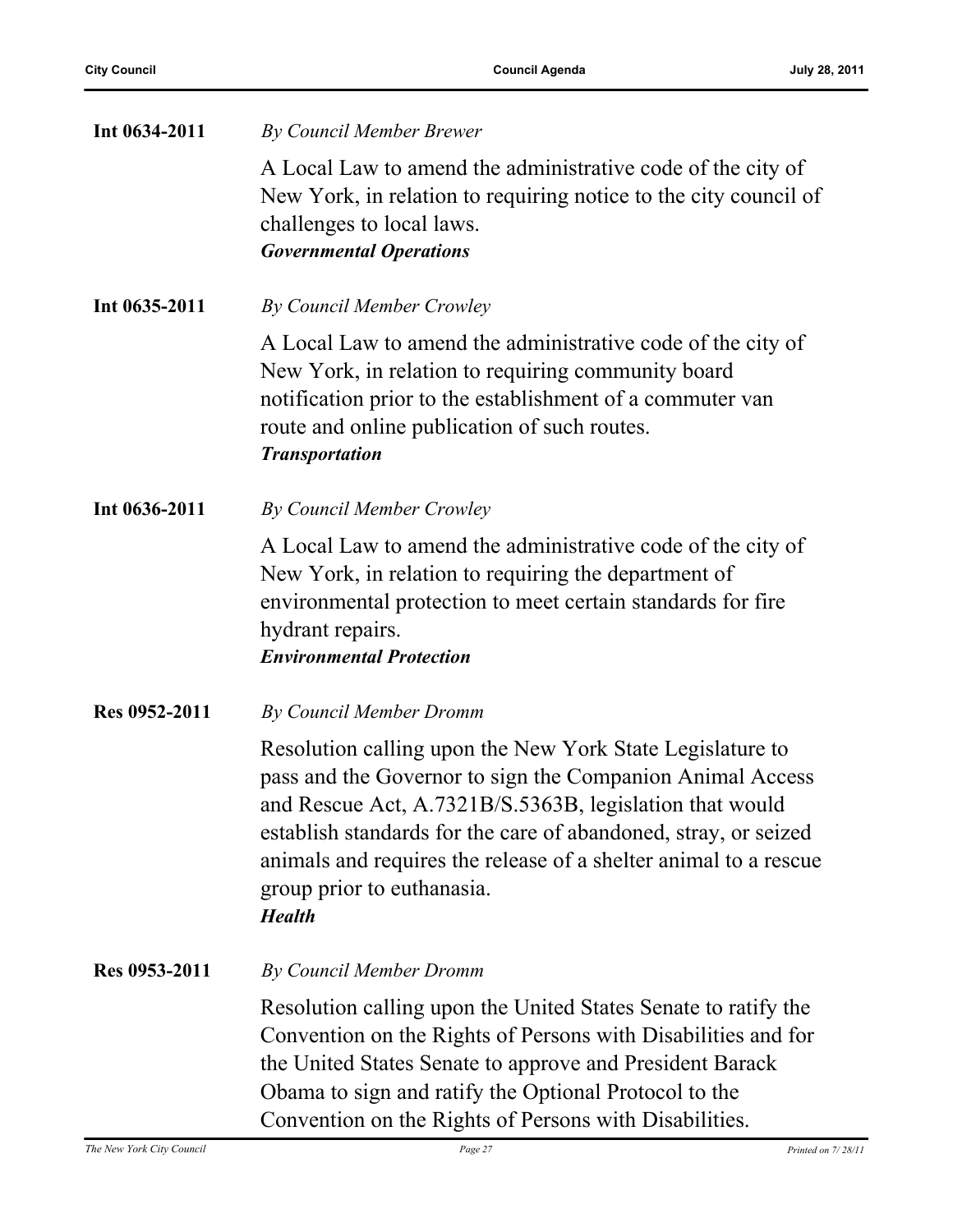$\overline{a}$ 

**City Council Council Agenda July 28, 2011**

|               | Mental Health, Mental Retardation, Alcoholism, Drug Abuse &<br><b>Disability Services</b>                                                                                                                                                                                                                                            |
|---------------|--------------------------------------------------------------------------------------------------------------------------------------------------------------------------------------------------------------------------------------------------------------------------------------------------------------------------------------|
| Res 0954-2011 | <b>By Council Member Dromm</b>                                                                                                                                                                                                                                                                                                       |
|               | Resolution calling on the United States Congress and the<br>United States Department of Defense to amend the current<br>policy and allow women to serve in active combat positions in<br>all branches of the United States military.<br><b>Veterans</b>                                                                              |
| Res 0955-2011 | By Council Member Dromm                                                                                                                                                                                                                                                                                                              |
|               | Resolution urging the United States Department of Homeland<br>Security to end the practice of detaining youth under eighteen<br>years of age.<br><b>Immigration</b>                                                                                                                                                                  |
| Int 0637-2011 | <b>By Council Member Foster</b>                                                                                                                                                                                                                                                                                                      |
|               | A Local Law to amend the administrative code of the city of<br>New York, in relation to the creation of a division of youth<br>employment services within the department of youth and<br>community development.<br><b>Youth Services</b>                                                                                             |
| Int 0638-2011 | By Council Member Garodnick                                                                                                                                                                                                                                                                                                          |
|               | A Local Law to amend the administrative code of the city of<br>New York, in relation to permit fees for farmers markets in<br>low-income neighborhoods.<br><b>Parks and Recreation</b>                                                                                                                                               |
| Int 0639-2011 | By Council Members Gentile and Vallone Jr.                                                                                                                                                                                                                                                                                           |
|               | A Local Law to amend the administrative code of the city of<br>New York in relation to requiring the police department of the<br>city of New York to submit certain information to the City<br>Council and to adhere to certain reporting requirements<br>relating to auxiliary police officers and the auxiliary police<br>program. |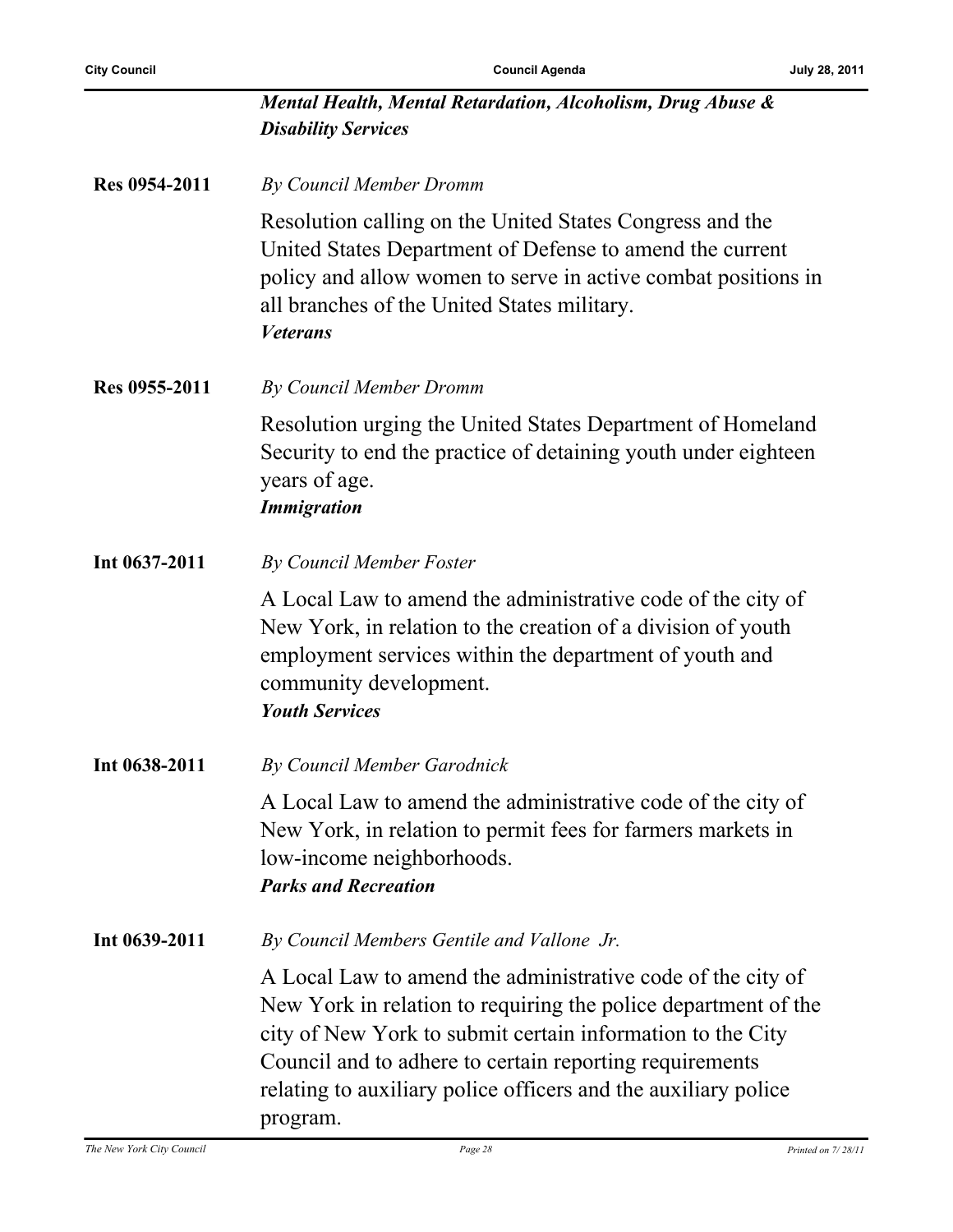|               | <b>Public Safety</b>                                                                                                                                                                                                                                                                                                                                                                                                      |
|---------------|---------------------------------------------------------------------------------------------------------------------------------------------------------------------------------------------------------------------------------------------------------------------------------------------------------------------------------------------------------------------------------------------------------------------------|
| Int 0640-2011 | By Council Members Gentile, Gennaro and Koslowitz                                                                                                                                                                                                                                                                                                                                                                         |
|               | A Local Law to amend the New York City charter, in relation<br>to identifying businesses that are environmentally friendly.<br><b>Small Business</b>                                                                                                                                                                                                                                                                      |
| Int 0641-2011 | By Council Members Lander and Brewer                                                                                                                                                                                                                                                                                                                                                                                      |
|               | A Local Law to amend the administrative code of the city of<br>New York, in relation to requiring a permit prior to installing<br>a non-structural non-permeable surface on property.<br><b>Housing and Buildings</b>                                                                                                                                                                                                     |
| Res 0956-2011 | By Council Member Lander                                                                                                                                                                                                                                                                                                                                                                                                  |
|               | Resolution calling upon Congress to pass and the President to<br>sign The Humphrey-Hawkins 21st Century Full Employment<br>and Training Act, H.R. 870.<br><b>Community Development</b>                                                                                                                                                                                                                                    |
| Res 0957-2011 | By Council Members Lander and Reyna                                                                                                                                                                                                                                                                                                                                                                                       |
|               | Resolution to amend the text of the New York City Zoning<br>Resolution to create Industrial Employment Districts.<br><b>Land Use</b>                                                                                                                                                                                                                                                                                      |
| Res 0958-2011 |                                                                                                                                                                                                                                                                                                                                                                                                                           |
|               | Resolution urging the United States Congress to pass and the<br>President to sign H.R. 930, a bill to amend Title 38 of the<br>United States Code to improve the disability compensation<br>evaluation procedure of the Secretary of Veterans Affairs for<br>veterans with post-traumatic stress disorder or mental health<br>conditions related to military sexual trauma, and for other<br>purposes.<br><b>Veterans</b> |
| Int 0642-2011 | By Council Member Nelson                                                                                                                                                                                                                                                                                                                                                                                                  |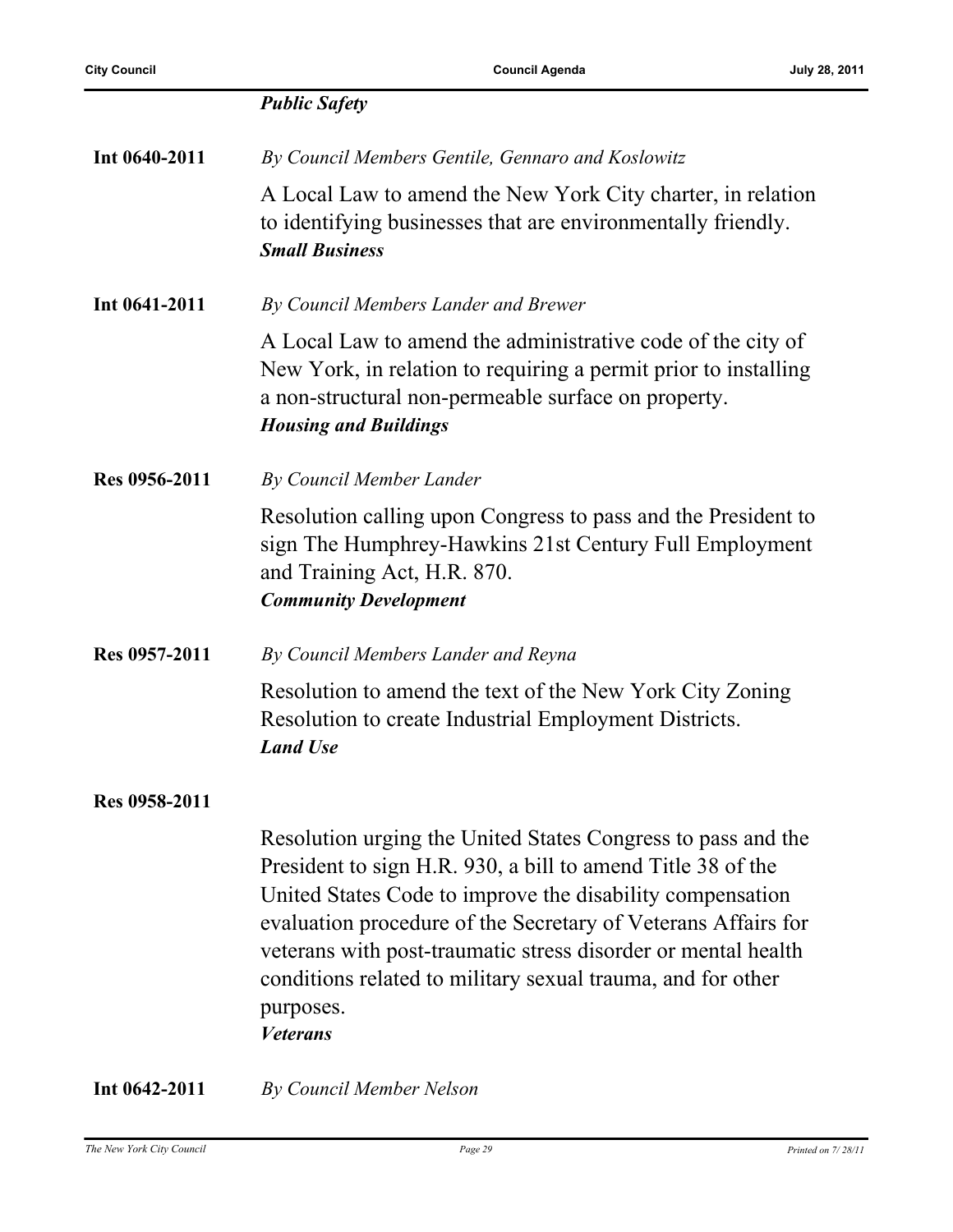|                      | A Local Law to amend the administrative code of the city of<br>New York, in relation to illegal dumping.<br><b>Sanitation and Solid Waste Management</b>                                                                                                                                                             |
|----------------------|----------------------------------------------------------------------------------------------------------------------------------------------------------------------------------------------------------------------------------------------------------------------------------------------------------------------|
| Int 0643-2011        | By Council Member Recchia Jr. (by request of the Mayor)                                                                                                                                                                                                                                                              |
|                      | A Local Law to amend the administrative code of the city of<br>New York, in relation to authorizing the taxi and limousine<br>commission to collect the commercial motor vehicle tax<br>imposed on medallion taxicabs and on certain other motor<br>vehicles for the transportation of passengers.<br><b>Finance</b> |
| Int 0644-2011        | By Council Member Recchia Jr. (by request of the Mayor)                                                                                                                                                                                                                                                              |
|                      | A Local Law to amend the administrative code of the city of<br>New York, in relation to the establishment of the Westchester<br>Square business improvement district.<br><b>Finance</b>                                                                                                                              |
| Res 0959-2011        | By Council Members Recchia Jr. and Vacca                                                                                                                                                                                                                                                                             |
|                      | Resolution concerning the establishment of the Westchester<br>Square Business Improvement District in the Borough of the<br>Bronx and setting the date, time and place for the public<br>hearing to hear all persons interested in the establishment of<br>such district.<br><b>Finance</b>                          |
| <b>Res 0960-2011</b> | By Council Member Recchia Jr.                                                                                                                                                                                                                                                                                        |
|                      | Resolution approving the new designation and changes in the<br>designation of certain organizations to receive funding in the<br>Expense Budget.<br><b>Preconsidered - Finance</b>                                                                                                                                   |
| Int 0645-2011        | By Council Member Vallone Jr.                                                                                                                                                                                                                                                                                        |
|                      | A Local Law to amend the administrative code of the city of<br>New York, in relation to creating a publicly accessible<br>dangerous dog registry.                                                                                                                                                                    |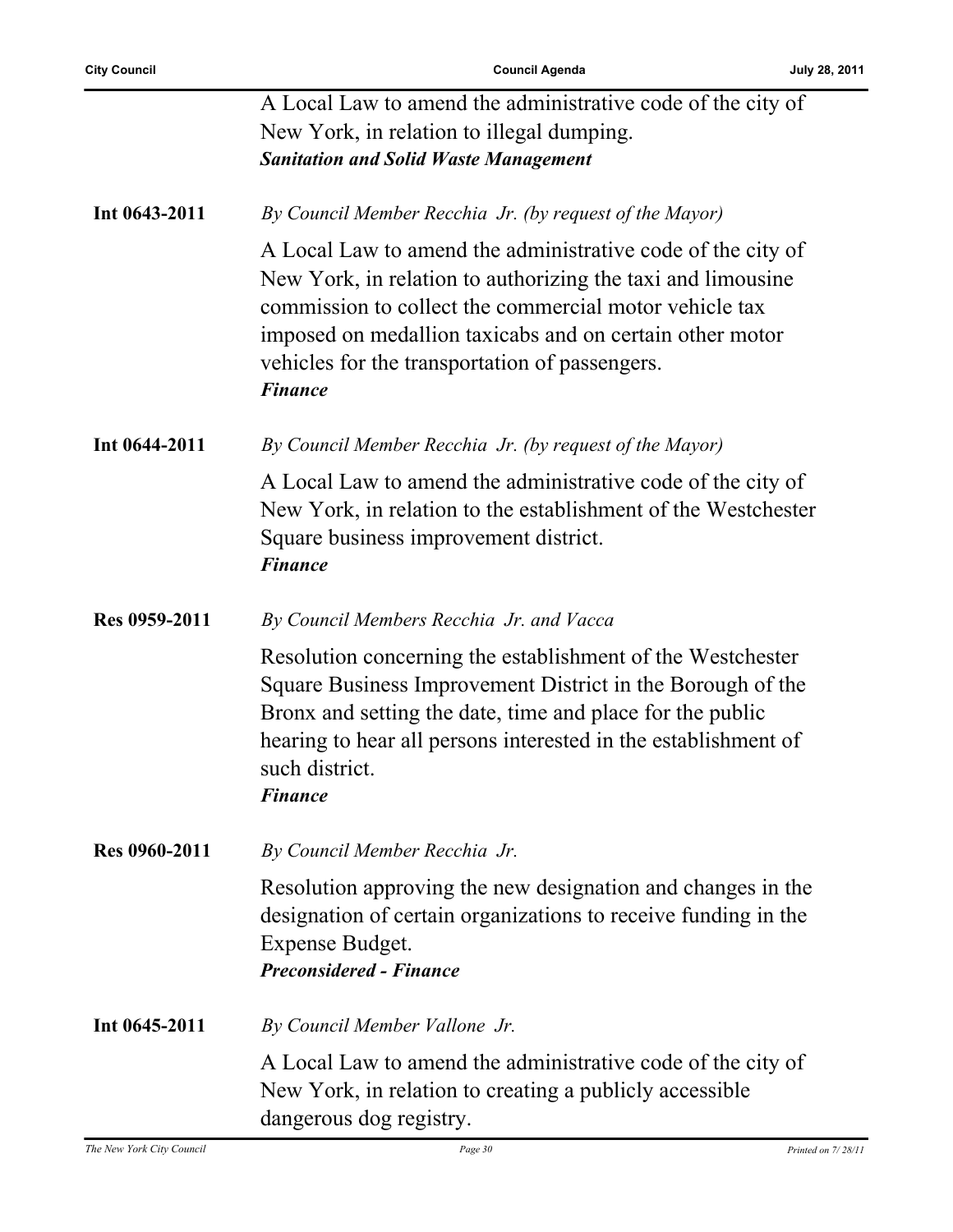|               | <b>Health</b>                                                                                                                                                                                                                                                                                                                                                                                 |
|---------------|-----------------------------------------------------------------------------------------------------------------------------------------------------------------------------------------------------------------------------------------------------------------------------------------------------------------------------------------------------------------------------------------------|
| Int 0646-2011 | By Council Member Vallone Jr.                                                                                                                                                                                                                                                                                                                                                                 |
|               | A Local Law to amend the New York city charter, in relation<br>to inter-agency coordination by borough boards and borough<br>service cabinets.<br><b>Governmental Operations</b>                                                                                                                                                                                                              |
| Res 0961-2011 | By Council Member Vallone Jr.                                                                                                                                                                                                                                                                                                                                                                 |
|               | Resolution calling upon the New York State Legislature to<br>amend and pass S.5172 and upon the Governor to sign the<br>amended legislation, to ensure the protection of farm animals<br>and the integrity of New York State's food supply from<br>unlawful tampering, without hampering investigations of<br>animal cruelty.<br><b>Health</b>                                                |
| Res 0962-2011 | By Council Members Vann, Palma and The Speaker (Council<br>Member Quinn)                                                                                                                                                                                                                                                                                                                      |
|               | Resolution authorizing the Council of the City of New York<br>to intervene or file an amicus brief in Chelsea Business &<br>Property Owners' Association v. City of New York, for the<br>purpose of defending provisions of the New York City<br>Administrative Code that limit the size of homeless shelters<br>for adults to two hundred persons.<br><b>Preconsidered - General Welfare</b> |
| LU 0435-2011  | By Council Member Recchia Jr.                                                                                                                                                                                                                                                                                                                                                                 |
|               | Findlay Teller, Block 2435, Lots 44 and 45, Bronx, Council<br>District No.16.<br><b>Preconsidered - Finance</b>                                                                                                                                                                                                                                                                               |
| LU 0436-2011  | By Council Member Recchia Jr.                                                                                                                                                                                                                                                                                                                                                                 |
|               | Lafayette Boynton, Block 3623, Lot 1, Bronx, Council<br>District No. 17<br><b>Preconsidered - Finance</b>                                                                                                                                                                                                                                                                                     |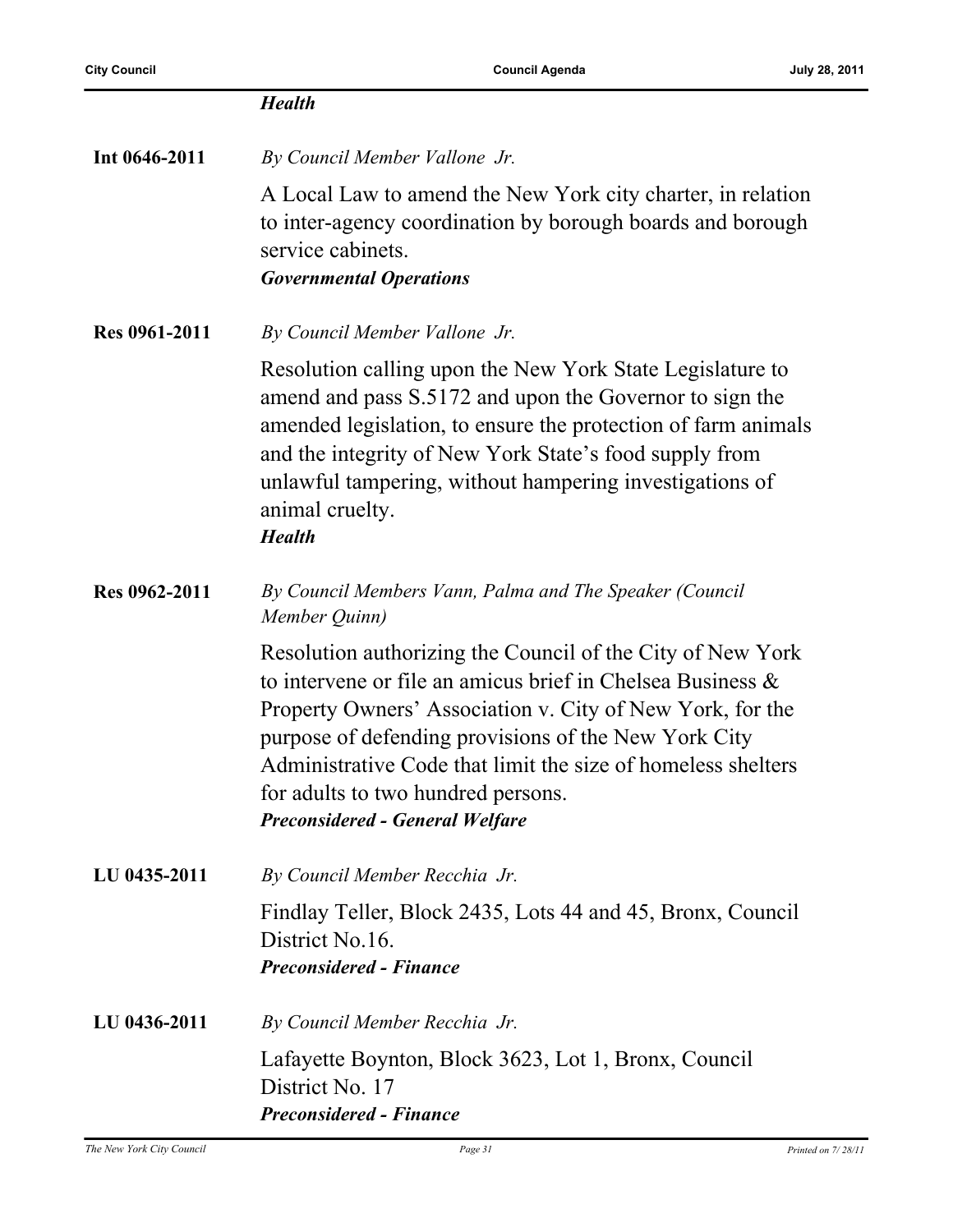| LU 0437-2011 | By Council Member Comrie Jr.                                                                                                                                                                                                                                                                                                                                                                                                                     |
|--------------|--------------------------------------------------------------------------------------------------------------------------------------------------------------------------------------------------------------------------------------------------------------------------------------------------------------------------------------------------------------------------------------------------------------------------------------------------|
|              | Application no. 20105361 SCQ, a proposed site for a new,<br>approximately 800 seat Primary/Intermediate School Facility<br>to be located at $97-36$ 43rd Avenue (Block 1628, Lot 21),<br>Community School District No. 24, Borough of Queens. This<br>matter is subject to Council review and action pursuant<br>Section 1732 of the New York State Public Authorities Law.<br><b>Preconsidered - Landmarks, Public Siting and Maritime Uses</b> |
| LU 0438-2011 | By Council Member Comrie Jr.                                                                                                                                                                                                                                                                                                                                                                                                                     |
|              | Application no. 20115806 SCM, a proposed site for a new,<br>approximately 476 seat Primary School Facility to be located<br>at 1 Peck Slip (Block 106, Lot 6), Community School District<br>No. 2, Borough of Manhattan. This matter is subject to<br>Council review and action pursuant Section 1732 of the New<br>York State Public Authorities Law.<br><b>Preconsidered - Landmarks, Public Siting and Maritime Uses</b>                      |
| LU 0439-2011 | By Council Member Comrie Jr.                                                                                                                                                                                                                                                                                                                                                                                                                     |
|              | Application no. 20125005 SCM, a proposed site for a new,<br>approximately 1400 seat High School Facility to be located at<br>530 West 44th Street (Block 1072, Lot 15), Community<br>School District No. 2, Borough of Manhattan. This matter is<br>subject to Council review and action pursuant Section 1732 of<br>the New York State Public Authorities Law.<br><b>Preconsidered - Landmarks, Public Siting and Maritime Uses</b>             |
| LU 0440-2011 | By Council Member Comrie Jr.                                                                                                                                                                                                                                                                                                                                                                                                                     |
|              | Application no. 20125006 SCQ, a proposed site for a new,<br>approximately 1100 seat Primary School Facility to be located<br>at 96-18 43rd Avenue (Block 1613, Lot 17), Community<br>School District No. 24, Borough of Queens. This matter is<br>subject to Council review and action pursuant Section 1732 of<br>the New York State Public Authorities Law.<br><b>Preconsidered - Landmarks, Public Siting and Maritime Uses</b>               |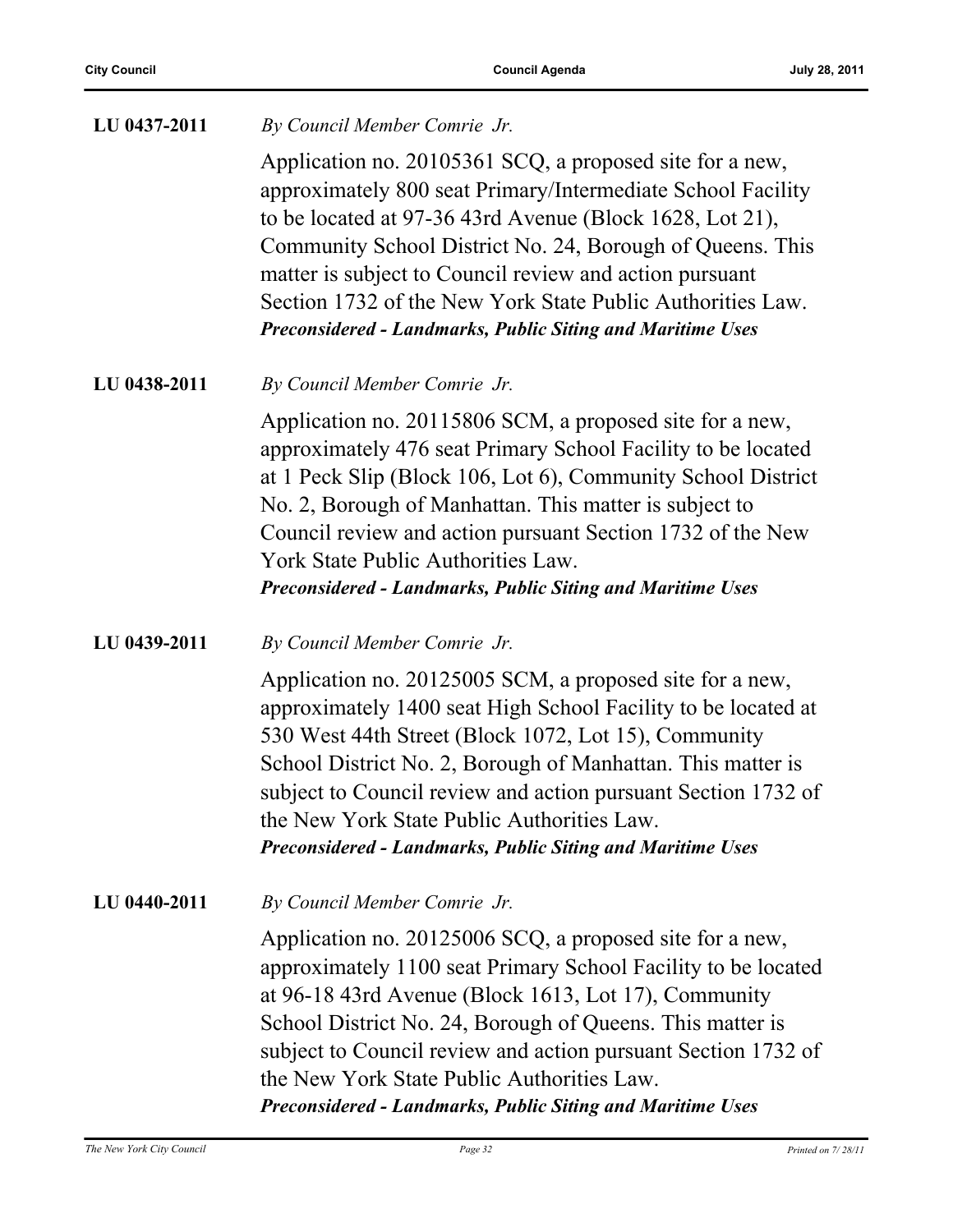#### **LU 0441-2011** *By Council Member Comrie Jr.*

Application no. 20115580 TCM, pursuant to §20-226 of the Administrative Code of the City of New York, concerning the petition Grillade, LLC of d.b.a. Grillade, to establish, maintain and operate an unenclosed sidewalk café located at 28 Seventh Avenue South, Borough of Manhattan, Council District no.3. This application is subject to review and action by the Land Use Committee only if called-up by vote of the Council pursuant to Rule 11.20b of the Council and §20-226(g) of the New York City Administrative Code. *Zoning and Franchises*

**LU 0442-2011** *By Council Member Comrie Jr.*

Application no. 20115475 TCM, pursuant to §20-226 of the Administrative Code of the City of New York, concerning the petition of 9Th Avenue Saloon, Inc. d.b.a. Rudy's Bar & Grill, to continue to maintain and operate an unenclosed sidewalk café located at 627 Ninth Avenue, Borough of Manhattan, Council District no.3. This application is subject to review and action by the Land Use Committee only if called-up by vote of the Council pursuant to Rule 11.20b of the Council and §20-226(g) of the New York City Administrative Code. *Zoning and Franchises*

**LU 0443-2011** *By Council Member Comrie Jr.*

Application no. 20115653 TCK, pursuant to §20-226 of the Administrative Code of the City of New York, concerning the petition of Moulinas LLC d.b.a. Bar Tabac, to continue to maintain and operate an unenclosed sidewalk café located at 128 Smith Street, Borough of Brooklyn, Council District no.33. This application is subject to review and action by the Land Use Committee only if called-up by vote of the Council pursuant to Rule 11.20b of the Council and §20-226(g) of the New York City Administrative Code. *Zoning and Franchises*